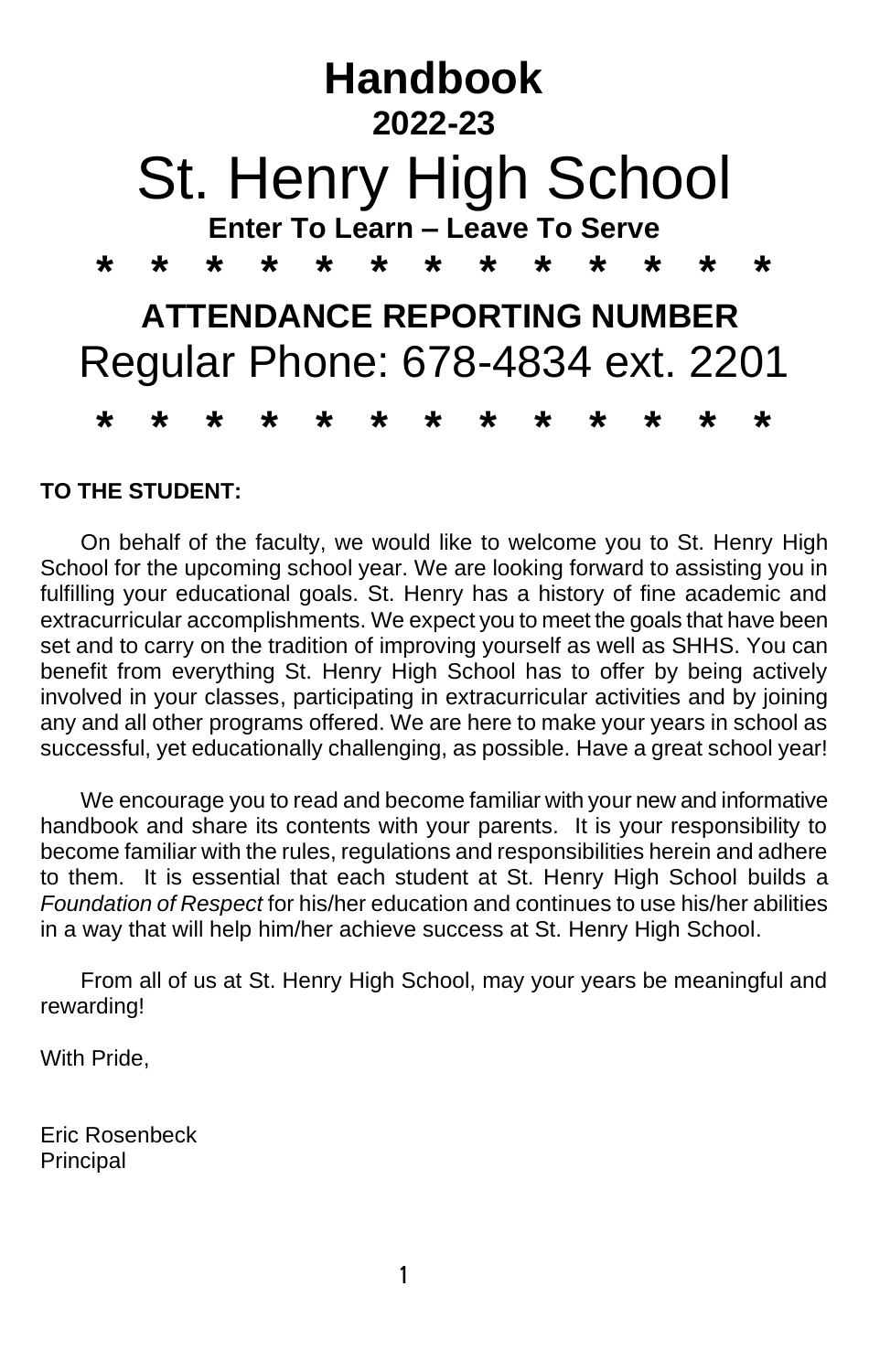#### *MISSION STATEMENT*

St. Henry High School believes in creating life-long learners who are productive, responsible and well-rounded members of society while providing a safe, educationally friendly environment.

#### *INTRODUCTION*

Each and every student has basic constitutional rights that are and will be respected - most importantly, the right to an education via the public schools.

So that the student body of St. Henry High School has a frame of reference upon which reasonable conduct can be based, certain rules and regulations are considered necessary. All students have the right to know the framework of procedures within which they are expected to assume personal responsibility for their actions and to know the disciplinary measures to be taken when they fail to show this personal responsibility.

In most cases, the specific penalty for an action may not describe the extent of the action. Quite simply, each violation will be evaluated separately and judged accordingly.

In every case involving emergency removal, suspension, or expulsion, your rights will be protected through procedural due process.

It is our hope and expectation that students of this high school will respect the rules and regulations as necessary to ensure the safest and most sound educational system for each and every student herein. Parents/Guardians will be informed in all cases involving suspension or more serious disciplinary action.

| 1 <sup>st</sup> Period | $8:05 - 8:59$   | 1 <sup>st</sup> Period | $9:05 - 9:51$   |
|------------------------|-----------------|------------------------|-----------------|
| 2 <sup>nd</sup> Period | $9:03 - 9:46$   | 2 <sup>nd</sup> Period | $9:54 - 10:25$  |
| 3rd Period             | $9:50 - 10:33$  | 3rd Period             | $10:28 - 10:59$ |
| 4 <sup>th</sup> Period | $10:37 - 11:20$ | 4 <sup>th</sup> Period | $11:02 - 11:33$ |
| 5 <sup>th</sup> Period | $11:24 - 12:07$ | 5 <sup>th</sup> Period | $11:36 - 12:07$ |
| Lunch                  | $12:07 - 12:37$ | Lunch                  | $12:07 - 12:37$ |
| 6 <sup>th</sup> Period | $12:41 - 1:24$  | 6 <sup>th</sup> Period | $12:41 - 1:24$  |
| 7 <sup>th</sup> Period | $1:28 - 2:11$   | 7 <sup>th</sup> Period | $1:28 - 2:11$   |
| 8 <sup>th</sup> Period | $2:15 - 2:58$   | 8 <sup>th</sup> Period | $2:15 - 2:58$   |

| 1 <sup>st</sup> Period | 10:05 - 10:34  | 1 |
|------------------------|----------------|---|
| 2 <sup>nd</sup> Period | 10:37 - 11:05  | 2 |
| 3rd Period             | 11:08-11:36    | L |
| 4 <sup>th</sup> Period | 11:39 - 12:10  | 3 |
| LUNCH                  | 12:10 - 12:40  | 4 |
| 5 <sup>th</sup> Period | $12:43 - 1:14$ | 5 |
| 6 <sup>th</sup> Period | $1:17 - 1:48$  | 6 |
| 7 <sup>th</sup> Period | $1:51 - 2:23$  | 7 |
| 8 <sup>th</sup> Period | $2:26 - 2:58$  | 8 |

#### *DAILY SCHEDULE ONE HOUR DELAY SCHEDULE*

| 1 <sup>st</sup> Period | $9:05 - 9:51$   |
|------------------------|-----------------|
| 2 <sup>nd</sup> Period | $9:54 - 10:25$  |
| 3rd Period             | $10:28 - 10:59$ |
| 4 <sup>th</sup> Period | $11:02 - 11:33$ |
| 5 <sup>th</sup> Period | $11:36 - 12:07$ |
| Lunch                  | $12:07 - 12:37$ |
| 6 <sup>th</sup> Period | $12:41 - 1:24$  |
| 7 <sup>th</sup> Period | $1:28 - 2:11$   |
| 8 <sup>th</sup> Period | $2:15 - 2:58$   |

#### *TWO HOUR DELAY SCHEDULE* **THREE HOUR DELAY SCHEDULE**

| st Period            | 10:05 - 10:34   | 1 <sup>st</sup> Period | $11:05 - 11:28$ |
|----------------------|-----------------|------------------------|-----------------|
| <sup>nd</sup> Period | 10:37 - 11:05   | 2 <sup>nd</sup> Period | $11:31 - 11:53$ |
| <sup>rd</sup> Period | 11:08-11:36     | Lunch                  | $11:56 - 12:26$ |
| <sup>th</sup> Period | $11:39 - 12:10$ | 3rd Period             | $12:29 - 12:51$ |
| UNCH                 | $12:10 - 12:40$ | 4 <sup>th</sup> Period | $12:54 - 1:16$  |
| <sup>th</sup> Period | $12:43 - 1:14$  | 5 <sup>th</sup> Period | $1:19 - 1:41$   |
| <sup>th</sup> Period | $1:17 - 1:48$   | 6 <sup>th</sup> Period | $1:44 - 2:06$   |
| <sup>th</sup> Period | $1:51 - 2:23$   | 7 <sup>th</sup> Period | $2:09 - 2:31$   |
| <sup>th</sup> Period | $2:26 - 2:58$   | 8 <sup>th</sup> Period | $2:34 - 2:58$   |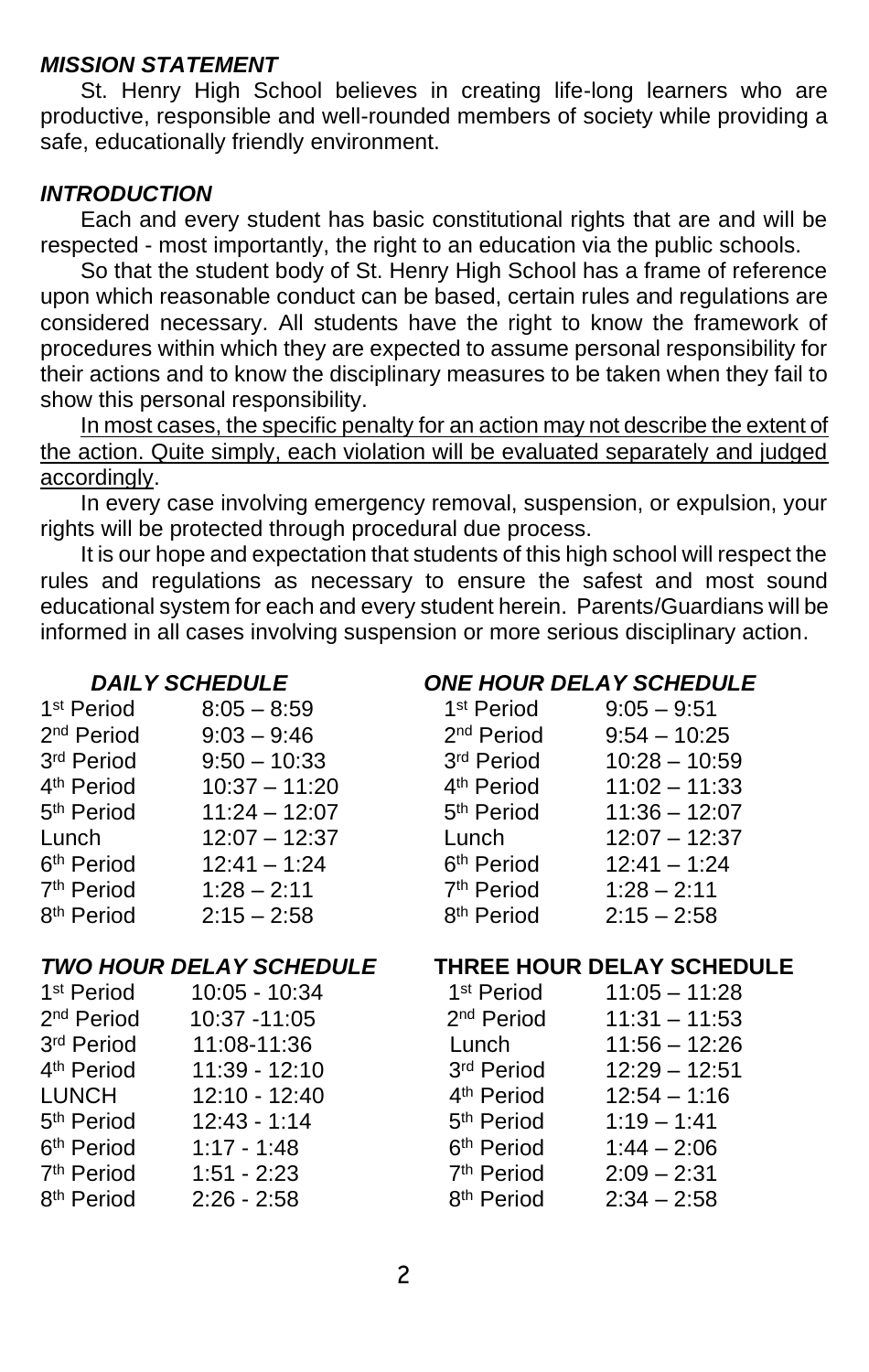# **Table of Contents**

| Daily Schedule & Delay Schedules - One/Two/Three Hour  2 |  |
|----------------------------------------------------------|--|
|                                                          |  |
|                                                          |  |
| Driving and Parking Information for Students  19-20      |  |
|                                                          |  |
|                                                          |  |
|                                                          |  |
|                                                          |  |
|                                                          |  |
|                                                          |  |
|                                                          |  |
|                                                          |  |
|                                                          |  |
|                                                          |  |
|                                                          |  |
|                                                          |  |
|                                                          |  |
|                                                          |  |
|                                                          |  |
|                                                          |  |
|                                                          |  |
|                                                          |  |
|                                                          |  |
|                                                          |  |
|                                                          |  |
|                                                          |  |
| Network Acceptable Use & Internet/Email Policy  26-28    |  |
|                                                          |  |
|                                                          |  |
|                                                          |  |
|                                                          |  |
|                                                          |  |
|                                                          |  |
|                                                          |  |
|                                                          |  |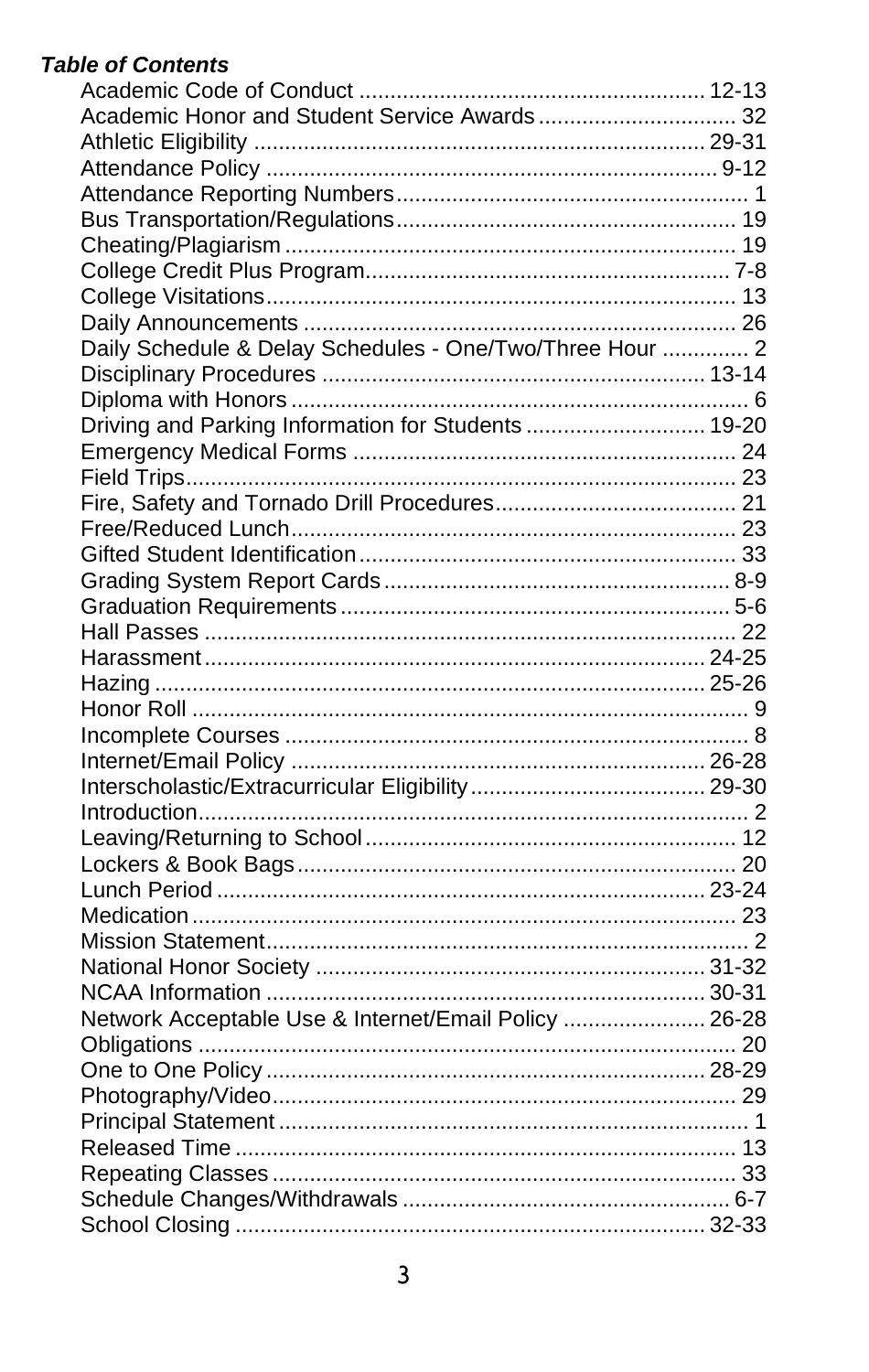#### *SCHOOL DAY*

The school day begins with the first bell at 7:45 AM and ends with the final bell at 2:58 PM. Students should not be in the building before 7:45 AM unless they are working with a teacher or have permission from a school employee. Students should also not be in the building after hours without the supervision of an adult.

#### *STUDENT RESPONSIBILITIES*

The school's rules and procedures are designed to allow students to be educated in a safe and orderly environment. All students are expected to follow staff members' directions and obey all school rules. Students should arrive to school on time and be prepared to participate in their classes. Adult students (age 18 or older) are expected to follow all school rules. In order to keep parents informed of their child's progress in school, parents will be provided information on a regular basis and whenever concerns arise. Many times, it will be the responsibility of the student to deliver the information. However, the school may use social media, phone calls, email, mail or hand delivery to ensure contact. Parents are encouraged to build a two-way link with their child's teachers and support staff by informing the staff of suggestions or concerns that may help their child better accomplish his/her educational goals.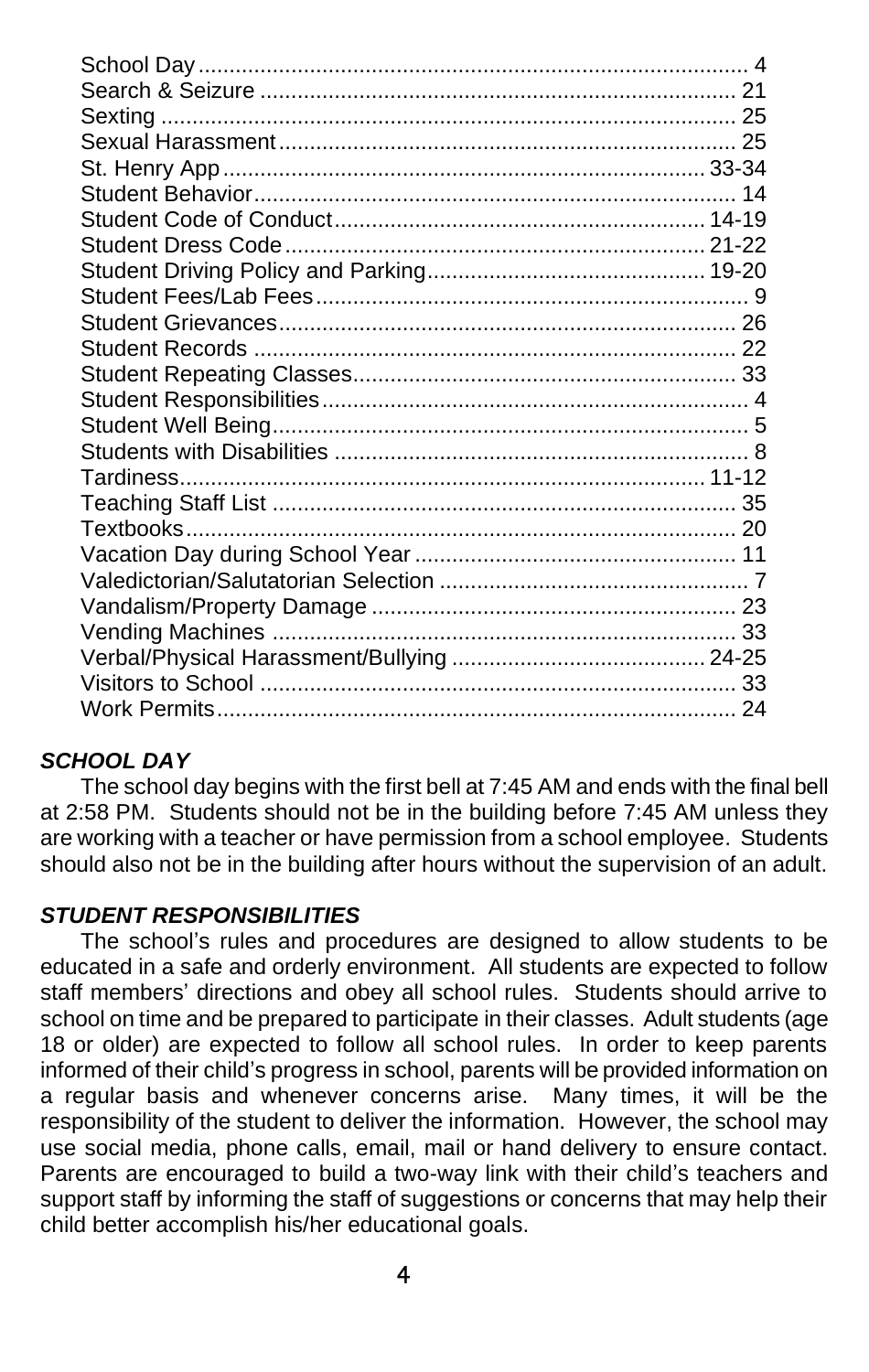#### *STUDENT WELL BEING*

Student safety is the responsibility of both students and staff. All staff members are familiar with emergency procedures such as fire and tornado drills and accident reporting procedures. If a student is aware of any dangerous situation or accident, he/she must notify a staff person immediately. State law requires that all students have an emergency medical authorization completed, signed by a parent or guardian, and on file in the school office. Students with specific health care needs should alert the school regarding those needs, in writing and with proper documentation by a physician, to the school office.

## *GRADUATION REQUIREMENTS*

| <b>Course Completion</b>                 |                                                                         |
|------------------------------------------|-------------------------------------------------------------------------|
| English                                  | 4 Units                                                                 |
| <b>Social Studies</b>                    | 3 Units                                                                 |
|                                          | (Includes 1 unit American History and 1 unit American Government)       |
| Mathematics                              | 4 Units                                                                 |
| (Including Algebra II or its equivalent) |                                                                         |
| Science                                  | 3 Units                                                                 |
|                                          | (At least one biological, one physical, and one unit of advanced study) |
| <b>Career Connections</b>                | $\frac{1}{2}$ Unit                                                      |
| <b>Financial Literacy</b>                | $\frac{1}{2}$ Unit                                                      |
| <b>Physical Education</b>                | $\frac{1}{2}$ Unit                                                      |
| Health                                   | $\frac{1}{2}$ Unit                                                      |
| <b>Elective Subjects</b>                 | 5 Units                                                                 |
| Total                                    | 21 Units                                                                |

#### **End-of-Course Tests. For students who enter Grade 9 on or after July 1, 2019, state testing laws require districts to administer end-of-course tests to all students at the completion of the associated course. The required end-of-course tests include Algebra I, Geometry\*, English Language Arts II, Biology, American Government and American History.**

**\****Recent changes to state law direct the Ohio Department of Education to work with the U.S. Department of Education to ensure compliance with federal testing requirements for high school mathematics. While these discussions are ongoing, it is possible the geometry end-ofcourse test may be removed from the state assessment system in the future. However, at this time, districts and schools should plan to administer the geometry end-of-course assessment to any student who is enrolled in a geometry course for the first time and who has not taken the test already. The Department will communicate any changes once a final determination is made in consultation with the U.S. Department of Education.*

Based on their performance, students can earn from 1-5 points for each exam.

- 5 Advanced
- 4 Accelerated
- 3 Proficient
- 2 Basic
- 1 Limited

### **Graduation Requirements**

1. **Course Completion**: Students will satisfy Ohio's curriculum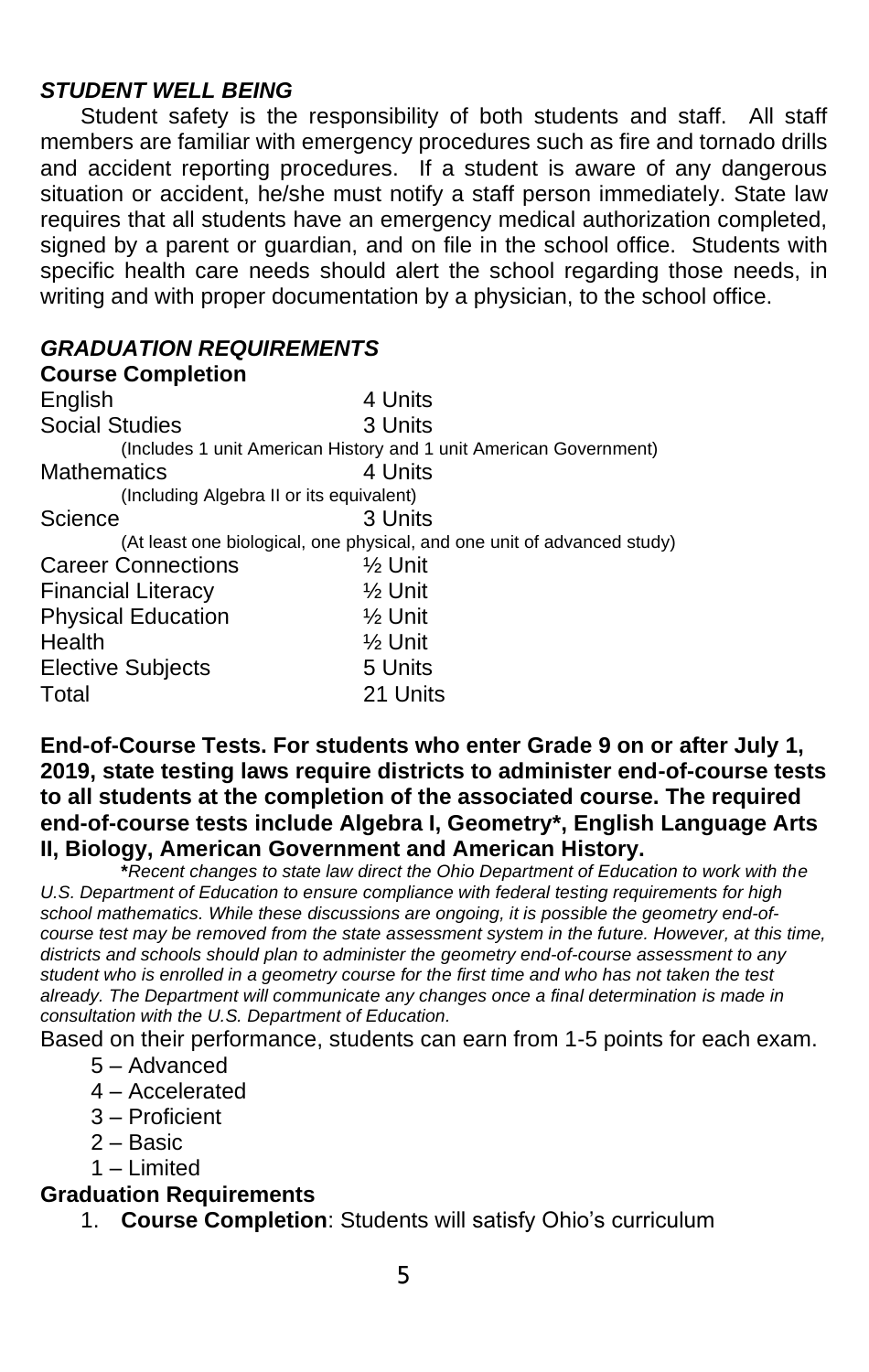requirements and any additional local requirements (*Career Connections and Financial Literacy*). Students will complete the state minimum 20 units stated above, and the additional one unit (*Career Connections and Financial Literacy*) with specific units required in each content area.

- 2. **Competency Demonstration**: Students will demonstrate competency in the foundational areas of English language arts and mathematics via End of Course Tests in ELA II and Algebra I or through alternative demonstrations, which include College Credit Plus, career-focused activities or military enlistment.
- 3. **Readiness Demonstration**: Students will demonstrate readiness for their post-high school paths by earning two seals through End of Course Tests in Biology, American History and U.S. Government or through other determined criteria that allow them to demonstrate important foundational and well-rounded academic and technical knowledge, professional skills, social and emotional competencies, and leadership and reasoning skills.

*\*\*\*Further guidance on 'Competency Demonstration' and 'Readiness Demonstration' can be found by contacting the high school principal.\*\*\** 

## *DIPLOMA WITH HONORS – GRADUATING CLASSES*

A copy of the criteria may be found on the school website under High School/Guidance Page in the course description book.

## *DIPLOMA WITH HONORS – GRADUATING – CAREER TECHNICAL STUDENTS*

A copy of the criteria may be found on the school website under High School/Guidance Page in the course description book.

#### *SCHEDULE CHANGES AND COURSE WITHDRAWALS*

The selection of the appropriate high school courses to prepare a student for a future career and effective citizenship is extremely important. Following the student's initial class selection request, much effort is made in preparing a master schedule that will meet the needs of the individual students and the entire school community.

Each student is asked to very carefully consider the matter of course selection. Following the submission of the selection request form, changes can only be made after a conference with the school counselor. The counselor and/or principal may approve the change request if beneficial to the student and within the school's resources.

Students are strongly encouraged to avail themselves of all opportunities and classes that will assist them in their career and educational plans. We require every student to enroll in seven classes so that he/she maintains **no more than one study hall daily unless he/she has a science lab.** In addition to this, Ohio Revised Code 3317.034 (E) states that in order for a student to be considered full time, s/he must be in at least five academic classes or be taking at least five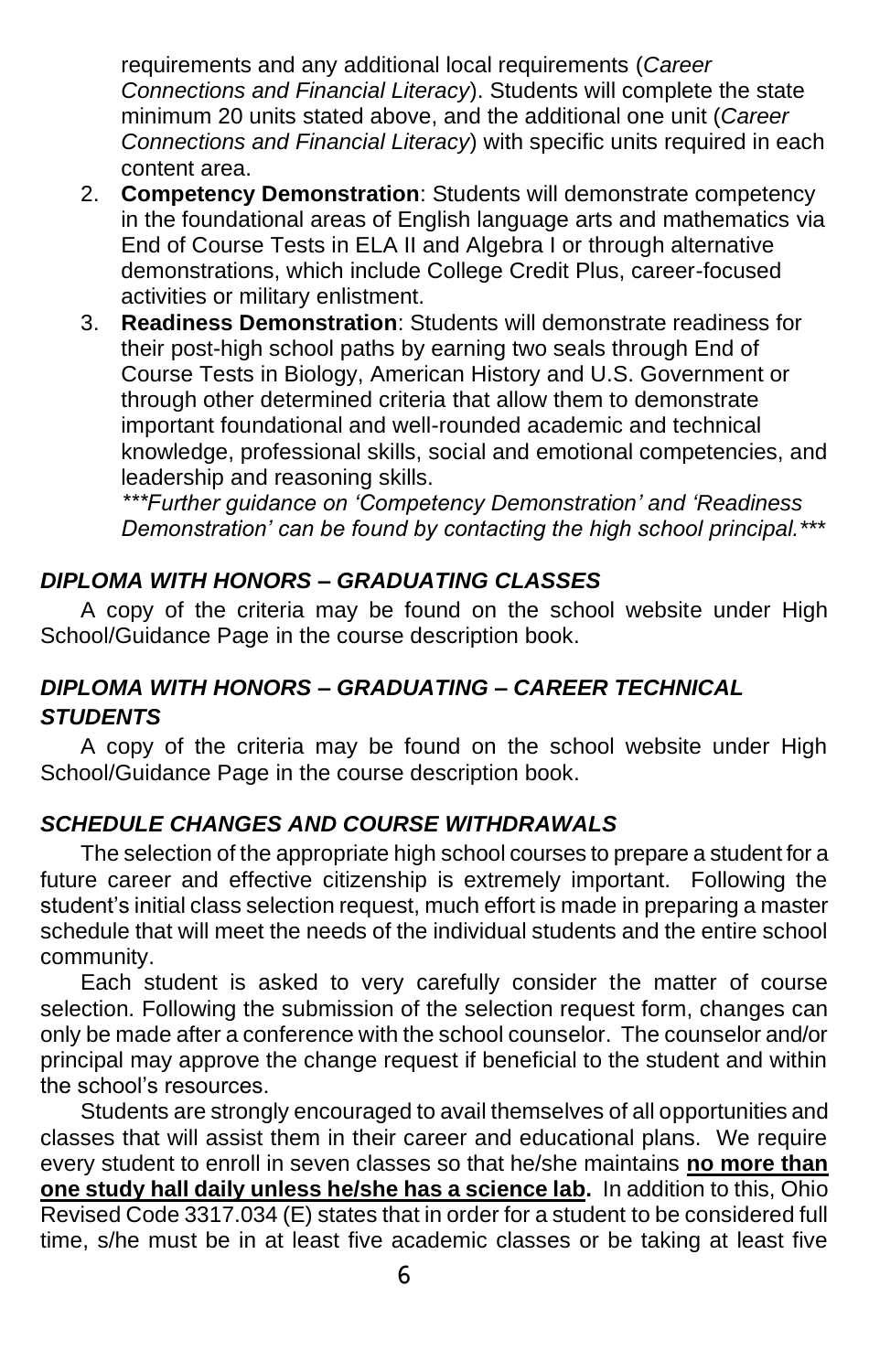academic credits at all times.

If a student desires to drop a class after the school year has started, we will adhere to the following drop policy:

A student may drop a semester-long class if s/he is carrying sufficient credits and if the request to do so is made during the first three days of that semester. If a student wishes to drop a yearlong class, s/he must be carrying sufficient credits and must request the drop during the first three days of the school year. A student who drops a course at any time other than described above may receive a failing mark for the semester grade in that course.

## *VALEDICTORIAN AND SALUTATORIAN SELECTION*

The Valedictorian(s) and Salutatorian(s) shall be the students from the graduating class having the highest cumulative grade point average and will be decided after the final semester grades of the students' senior year have been added to the students' permanent record(s). If there is a tie, the following tiebreakers will be utilized to determine the Valedictorian(s) and Salutatorian(s):

- 1. Composite ACT Score.
- 2. If students are still tied after the Composite ACT score, Ohio Graduation Competency Demonstration scores will be the 3rd tiebreaker.
	- a. Graduating classes of 2023 and beyond The student who accumulates the most End of Course Test(s) Points from the six test(s) administered will be named the valedictorian.
		- i. If multiple students are still tied after GPA, ACT, and Ohio Graduation Competency Demonstration scores, St. Henry High School will have multiple Valedictorian(s) and/or Salutatorian(s).

## *COLLEGE CREDIT PLUS PROGRAM*

Ohio's College Credit Plus can help students earn college and high school credits at the same time by taking college courses from community colleges or universities. The purpose of this program is to promote rigorous academic pursuits and to provide a wide variety of options to college-ready students.

Prior to March 1, St. Henry Local Schools will provide information about the College Credit Plus program to all students in grades 6-11. An informational session will be held where colleges and universities within a 30-mile radius will be invited to attend before February 15. If an interested student cannot attend, s/he must schedule an appointment with the school counselor.

By April 1, interested student(s) must turn in the College Credit Plus Intent to Participate form to the school counselor if s/he intends to participate in College Credit Plus for the following school year. After April 1, student(s) will need permission from the school district superintendent to participate. Interested students and their families should contact colleges for information and criteria for acceptance into the College Credit Plus program. All students must go through the procedures established by the colleges/universities to apply to College Credit Plus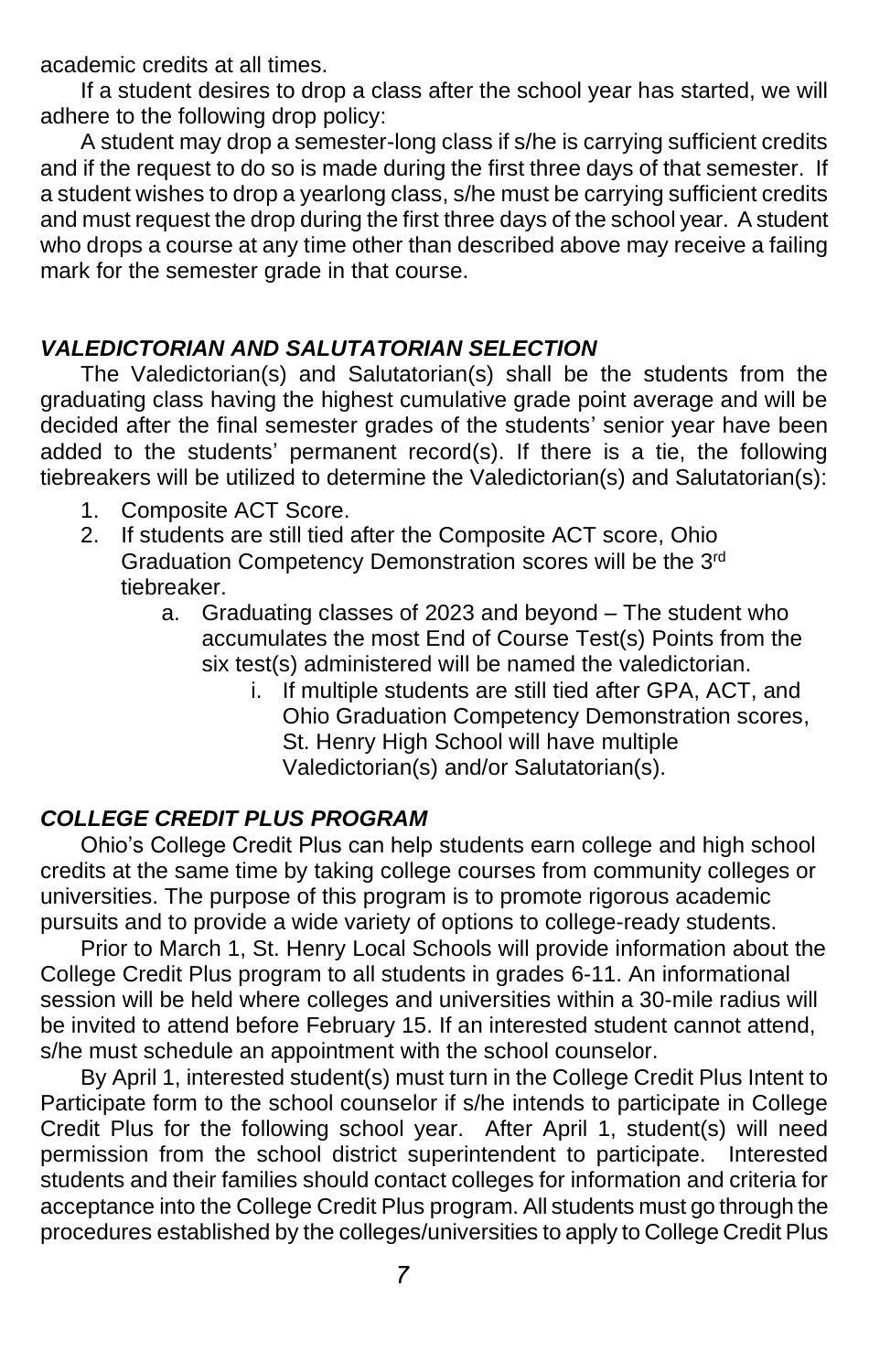and to enroll in the course(s). Students interested may have to take a college placement test to make sure s/he is college-ready.

#### *STUDENTS WITH DISABILITIES*

The Americans with Disabilities Act (ADA) and Section 504 of the Rehabilitation Act prohibit discrimination against persons with a disability in any program receiving Federal financial assistance. This protection applies not just to students, but to all individuals who have access to the district's programs and facilities. The district has specific responsibilities under these two laws, which include identifying, reviewing and, if the child is determined to be eligible, affording access to appropriate educational accommodation.

#### *INCOMPLETE COURSES*

Any incomplete grades will have two weeks after the last day of the grading period to be completed before a failing grade is given. An exception to this policy would be illness or prior approval of the principal. If for any reason a student does not continue a course to its completion, it will appear on the permanent record as the student having failed the course and will be included in the grade point average.

#### *GRADING SYSTEM REPORT CARDS - INTERIM REPORTS*

1) The St. Henry Board of Education has adopted the following guidelines for the high school grading scale.

| <b>SHHS Grading Scale</b> |        |               |
|---------------------------|--------|---------------|
|                           | Letter |               |
| Range                     | Grade  | <b>Points</b> |
| $96 - 100$                | A      | 4.0           |
| $94 - 95$                 | А-     | 3.67          |
| $92 - 93$                 | B+     | 3.33          |
| $87 - 91$                 | B      | 3.0           |
| $85 - 86$                 | В-     | 2.67          |
| $83 - 84$                 | $C+$   | 2.33          |
| $77 - 82$                 | C.     | 2.0           |
| $75 - 76$                 | C-     | 1.67          |
| $73 - 74$                 | D+     | 1.33          |
| $67 - 72$                 | D      | 1.0           |
| 66                        | D-     | .67           |
| 65 & Below                | F      | 0.0           |

A student missing an individual class **more than eight (8) times any semester must pass the semester exam/project in order to receive credit for that course**. An exception to this would be a student who has been hospitalized or under a doctor's care. The student must submit a doctor's statement upon his/her immediate return to school.

a. Grades are issued and credit earned on the semester basis with the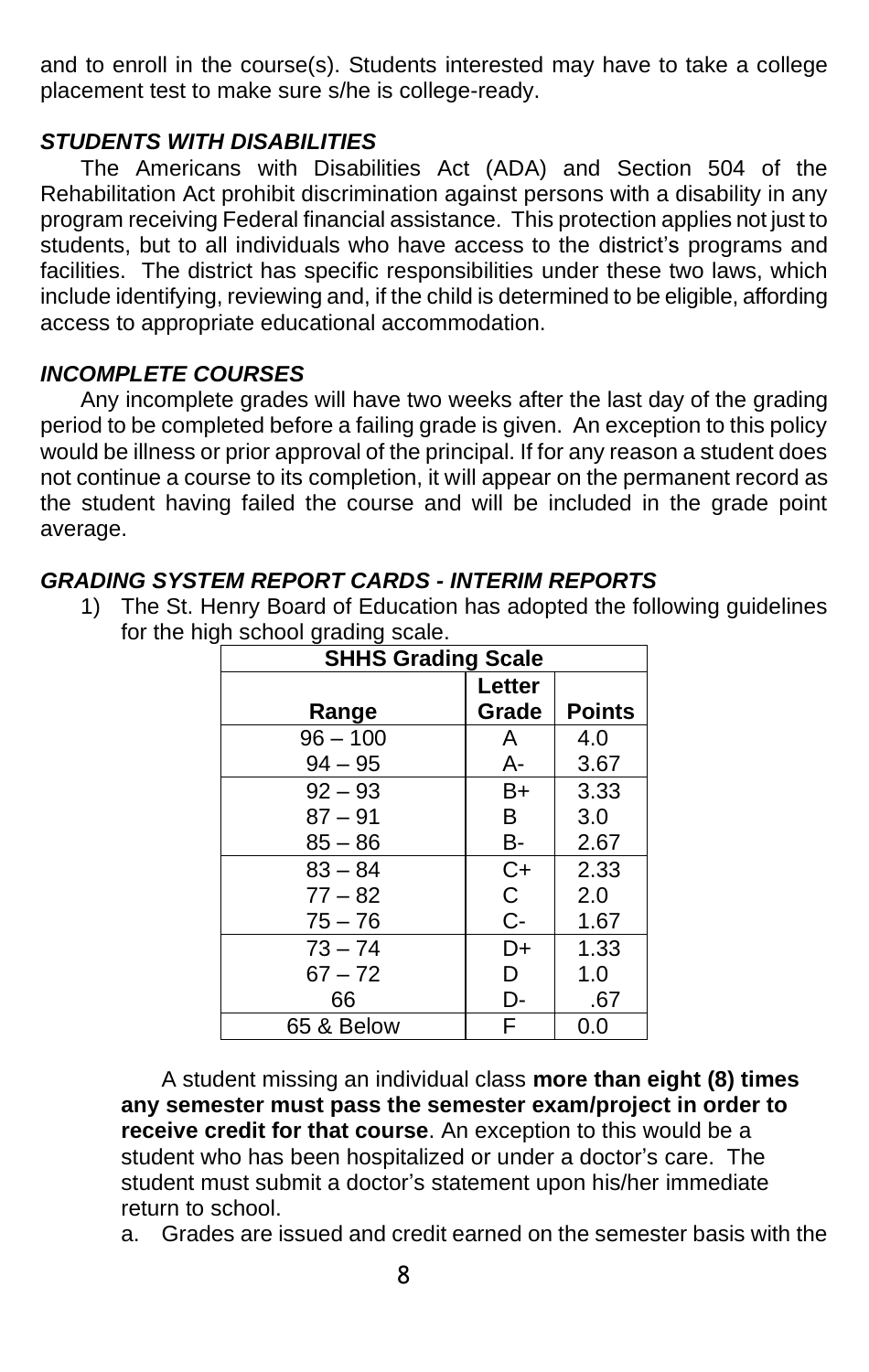**Cumulative Grade Point Average** (GPA) figured on the semester grades received.

b. The semester average is calculated as follows:

9 weeks =  $2/5$  9 weeks =  $2/5$  Semester Exam/Project =  $1/5$ 

- 2) Report Cards will be available through Progressbook online each nine weeks. Any questions concerning access to Report Cards should be addressed to the high school principal.
	- a. All obligations (lab fees, materials, etc.) must be cleared before receiving grade cards and credit for all course work. Report cards will be held and no credit issued until all obligations are received. Students will not obtain their next year's schedule if a previous year's obligations are outstanding.If there are circumstances that make paying fees/debts impossible, students are to discuss the situation with the building principal in order to establish a plan.
	- b. Athletic and Extracurricular Eligibility are based on the 9 weeks grading period. **(See Eligibility Requirements)**
- 3) **Interim Reports** are to be sent at the middle of each 9 weeks grading period to those students whose parents request a copy. Parents are encouraged to check ProgressBook on a regular basis and talk to their children about such deficiencies.

#### *HONOR ROLL*

Students who receive all A's *(An 'A-' does not qualify student(s) for all A's)* will be eligible for the 'Highest Honors, All A's Honor Roll.' Students with A's and B's will be eligible for 'A-B Honor Roll' recognition.

#### *STUDENT FEES/LAB FEES*

Students/Parents are reminded that many courses require a lab fee. Lab fees will be mailed with the mid-term grades sent during the 1<sup>st</sup> 9 Weeks. Lab fees are to be paid by the end of the first 9 weeks. **You are reminded that such fees are obligations that must be paid prior to receiving report cards and/or course credit.** Any student having financial difficulties in making payment should make proper arrangements with the office.

#### *ATTENDANCE POLICY*

Attending and trying one's best in school is the primary job of the student. Punctuality and regularity in attendance are part of the student's training in school. Attendance has become increasingly important when students apply for a job before or after graduation. Many prospective employers are as concerned about a student's attendance record as his/her scholastic achievements. By law in the State of Ohio, *(*Ohio Revised Codes 3321.01-3321.99), it is the responsibility of the parent(s) or guardian(s) to see that the student is in school when s/he is not classified within the excused absence regulations. **NOTE:** Students who are (18) years old are subject to the same rules and regulations as all other students.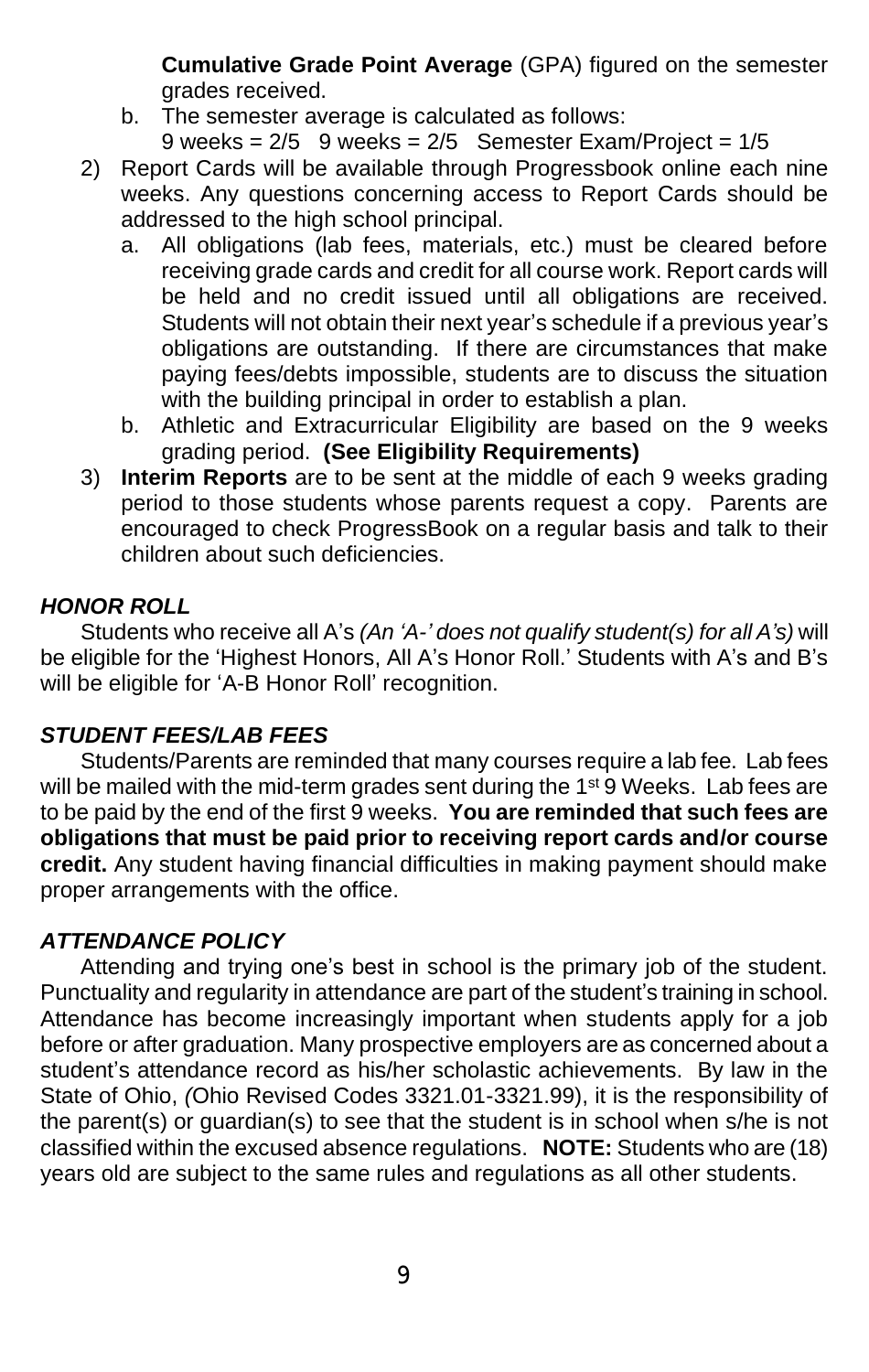#### *Absence Procedure*

In order to comply with the missing children law, the following policy is hereby established for reporting absences: Parents/Guardians are expected to telephone the high school office **(419 678-4834 ext. 2201)** in the event the student is to be absent. We request that a parent call be made before 8:15 A.M. If we have not received a call, attempts will be made to contact a parent either at home or work inquiring about the absence by 9:00 A.M. The parent/guardian may also provide a signed note to the secretary/principal by another family member. Absences that are for several days at a time or are known about ahead of time should be provided by note or phone **PRIOR** to the date(s) of the absence(s). It is the student's responsibility to ensure these guidelines are followed and that all absences that should be marked excused are excused**.** When reporting attendance, the state of Ohio utilizes real time data for an accurate documentation of a student's attendance at school. As a result, to obtain perfect attendance, a student must miss less than three hours of school throughout the entirety of the school year per the SHHS Attendance Report. Tardies or unexcused absences of any sort automatically disqualify student(s) from perfect attendance.

**A student must be in school for a minimum of 4 periods at St. Henry High School to be deemed eligible to participate in that evening's extracurricular events. Students absent during any portion of the school day due to a doctor's appointment, funeral, college visitation, job shadowing, school related function, or other excused absences as judged by the principal will be permitted to participate on the day of an absence. If students are enrolled in off-site CC+, Ag Co-Ops, or internships, arrangements may be made with the principal.** 

#### *Excused/Legal Absences*

**\*\*\***Absences (with parent verification/phone calls**) will not exceed 3 per 9 week grading period** for any personal or family illness without a doctor's excuse. Absences that exceed the **3 "call-ins" will be considered unexcused without a doctor's verification.** Unexcused absences do not allow making up any graded work that may have been missed.

**Personal Illness** – SHHS must receive a call or note from a parent/guardian before 8:15 AM concerning the absence; if no call is made to the office, the attendance secretary will attempt to reach parents/guardians concerning the absence before 9:00 A.M. Students who are in attendance and become ill must report to the office with attempt(s) being made to contact a parent prior to the student being permitted to leave school. **The student must sign out before leaving school**. The school requires a signed doctor's statement if the student is under medical care.

**Illness in the Family** – Phone or written request by parent/guardian that the student must remain at home.

**Funerals/Weddings** – Necessary attendance at funerals or weddings.

**Religious Holidays** – Consistent with student's creed or belief.

**Medical/Dental Appointments** – Partial days are preferred. Student must provide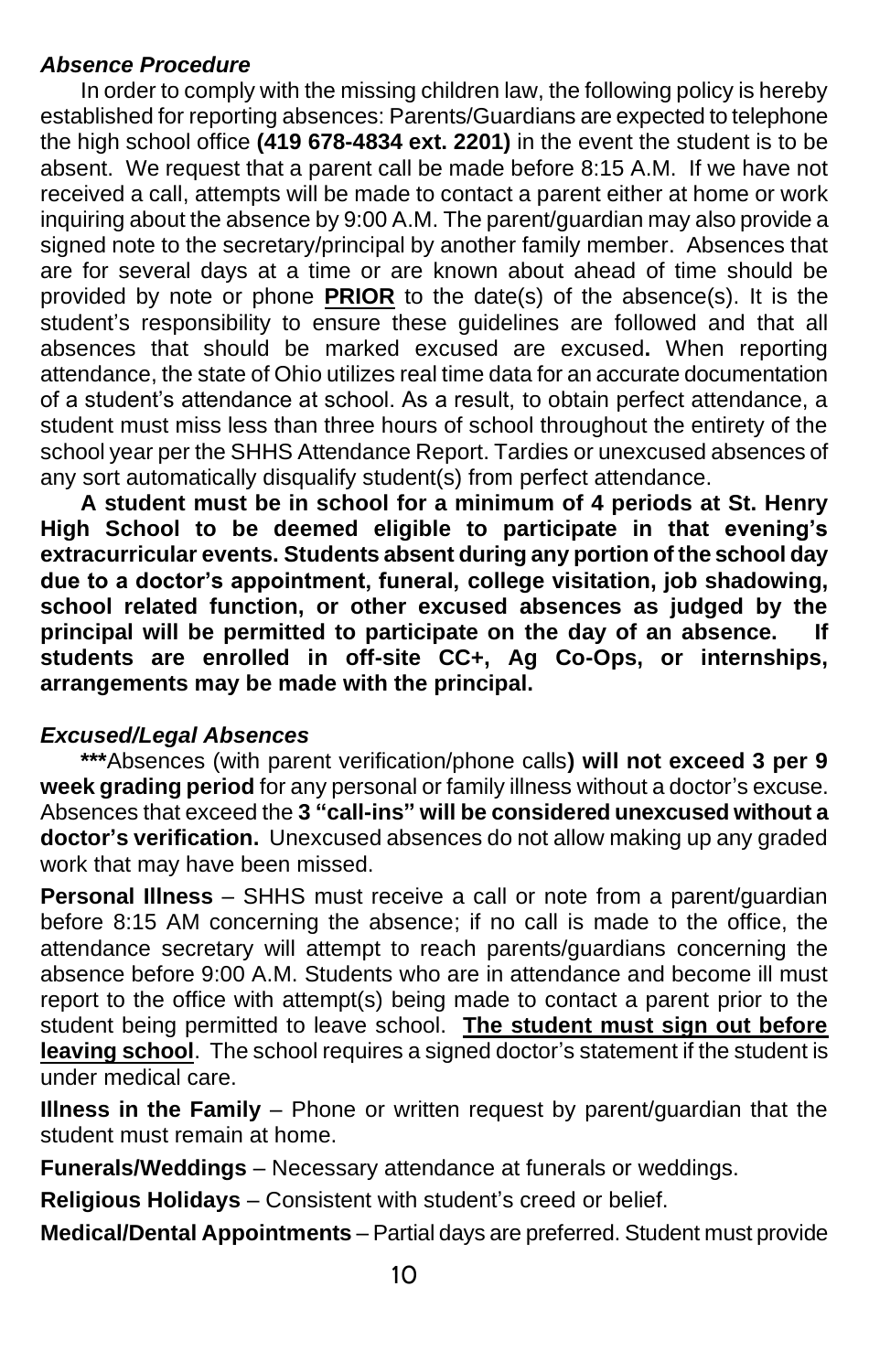proof of appointment (signed doctor's statement or appointment card) upon the return to school.

**Vacations/Out-Of-Town Trips** – Secure school **Excused Absence Request Form** prior to trip. After office approval, the student must have each teacher's signature and then return the form to the high school office. Students are reminded that it is their responsibility to secure all assignments in advance or upon the format established by the individual teacher. Vacation Days MAY be counted as unexcused by the building principal if the proper measures and paperwork are not filled out before leaving.

**Special Administrative Permission** – Conventions or conferences, court appearances, temporary/permanent driver's license, college visitations, activities of school approved nature, etc.

#### *Unexcused/Illegal Absences - Truancy*

Unexcused absence from school (truancy) is not acceptable. Students who are unexcused will receive no credit for schoolwork that is missed. Per House Bill 410, a student will be considered habitually truant if s/he is absent 30 or more consecutive hours without a legitimate excuse; absent 42 or more hours in one school month without a legitimate excuse; or absent 72 or more hours in one school year without a legitimate excuse. Furthermore, a student will be considered 'excessively absent' if s/he is absent 38 or more hours in one school month with or without a legitimate excuse; or s/he is absent 65 or more hours in one school year with or without a legitimate excuse. Students who miss more than 10% of the hours in a school year with or without legitimate excuse will be considered under the 'Chronic Absenteeism' category. Repeated unexcused absences inevitably result(s) in lack of interest, academic concerns and/or discipline concerns. If the absence intervention team cannot create a resolution, the courts may be contacted to assist in getting students to school.

- a. The truant/illegally absent student may be required to make up for time that is illegally missed. The student is responsible for his/her own transportation.
- b. The student receives a zero or failing grade for the day/period in each subject area missed.
- c. Makeup work will not be permitted unless approved by the high school principal through a meeting with all parties involved.

#### *Excessive Student Absences*

A student missing an individual class **more than eight (8) times any semester must pass the semester exam/project in order to receive credit for that course**. An exception to this may be considered if a student has been hospitalized, under long-term doctor's care or has a situation/matter that has been worked out with the high school principal. Students must submit a doctor's statement upon their immediate return to school.

#### *Tardiness*

If a student arrives late to school, s/he must obtain an admit slip from the office. If late to class after leaving another class, the student must secure an admit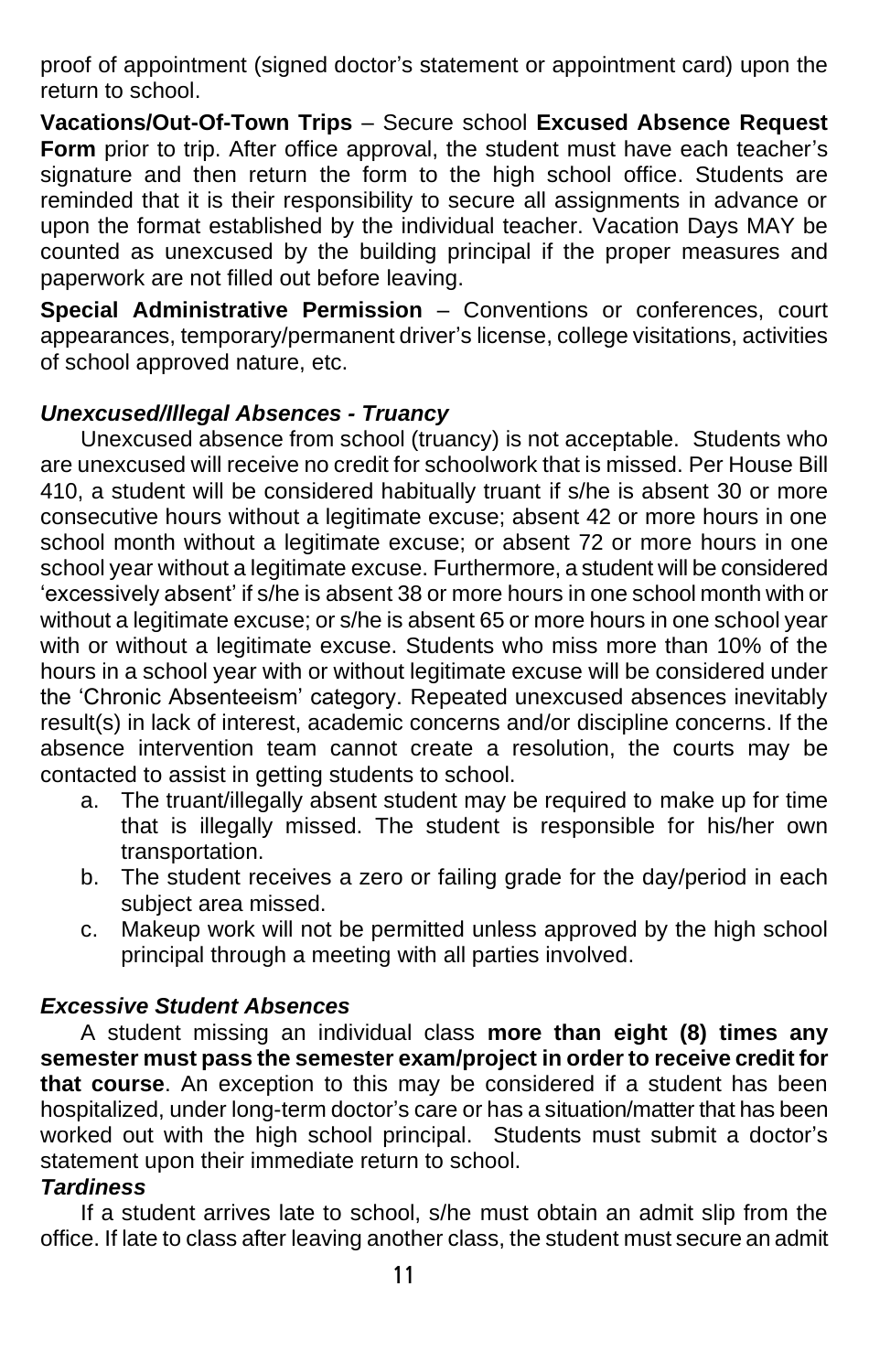slip from the teacher who was responsible during the previous period. Whether the tardiness is excused or unexcused will be determined by the conditions of each incident. **A student will receive a detention upon every fourth tardy received during the school year**. If a student reaches three detentions on the year, a meeting between the student, parents/guardians, school counselor, principal, and other pertinent personnel may be set up by the high school principal on alternative measures outside of detentions for student(s) who reach 12 tardies or more on the year. Tardiness will be recorded on the student's grade card.

## *Leaving/Returning To School*

Students are not to leave school grounds during class time without office permission. If a student plans to leave school after being in attendance during any portion of the school day, s/he **must be cleared** through the office before leaving (sign out). If a student returns to school after being absent for any portion of the school day, s/he must **sign in** before returning to class. **Any consideration to drive must be approved by the office in advance**. Students who become ill at school must check out at the office with a call being made to a parent/guardian to verify that the student will be going home. Parents are encouraged to pick up their child if at all possible.

#### *\*\*\*STUDENTS WHO LEAVE THE BUILDING WITHOUT CHECKING OUT THROUGH THE OFFICE FIRST WILL BE DEEMED UNEXCUSED AND PARENTAL NOTIFICATION AFTER THE FACT WILL NOT BE ACCEPTED AS AUTHORIZED. ANY MISSED WORK WILL NOT BE ALLOWED TO BE MADE UP UNLESS THE HIGH SCHOOL PRINCIPAL GRANTS AN EXCEPTION.*

## *ACADEMIC CODE OF CONDUCT*

The staff at St. Henry High School believes it is necessary that students abide by the following rules. Following is information concerning the homework policy of St. Henry High School. It also includes information on make-up homework and make-up testing. St. Henry High School feels it is necessary to have a recommended code of conduct policy to develop responsibility in all of its students. Students will be held accountable for turning in their work on time.

- 1. All assignments are expected to be completed to the best of the student's ability.
- 2. All assignments are expected to be completed and turned in when requested by the teacher.
- 3. If a student is absent from school, s/he is responsible for getting the assignment from the teacher via measures set up and worked out with the teacher. It is recommended that the number of days a student misses will equal the number of days s/he will have to make that work up for full credit depending on the circumstances that the teacher sees as fair for the student. *For example, if a student is to present a project on a Tuesday but is absent, the said student will need to present the project the next day s/he attends school*.
- 4. If a student is absent during a test, s/he will take the test the next day that s/he is at school unless otherwise worked out with the teacher. It is the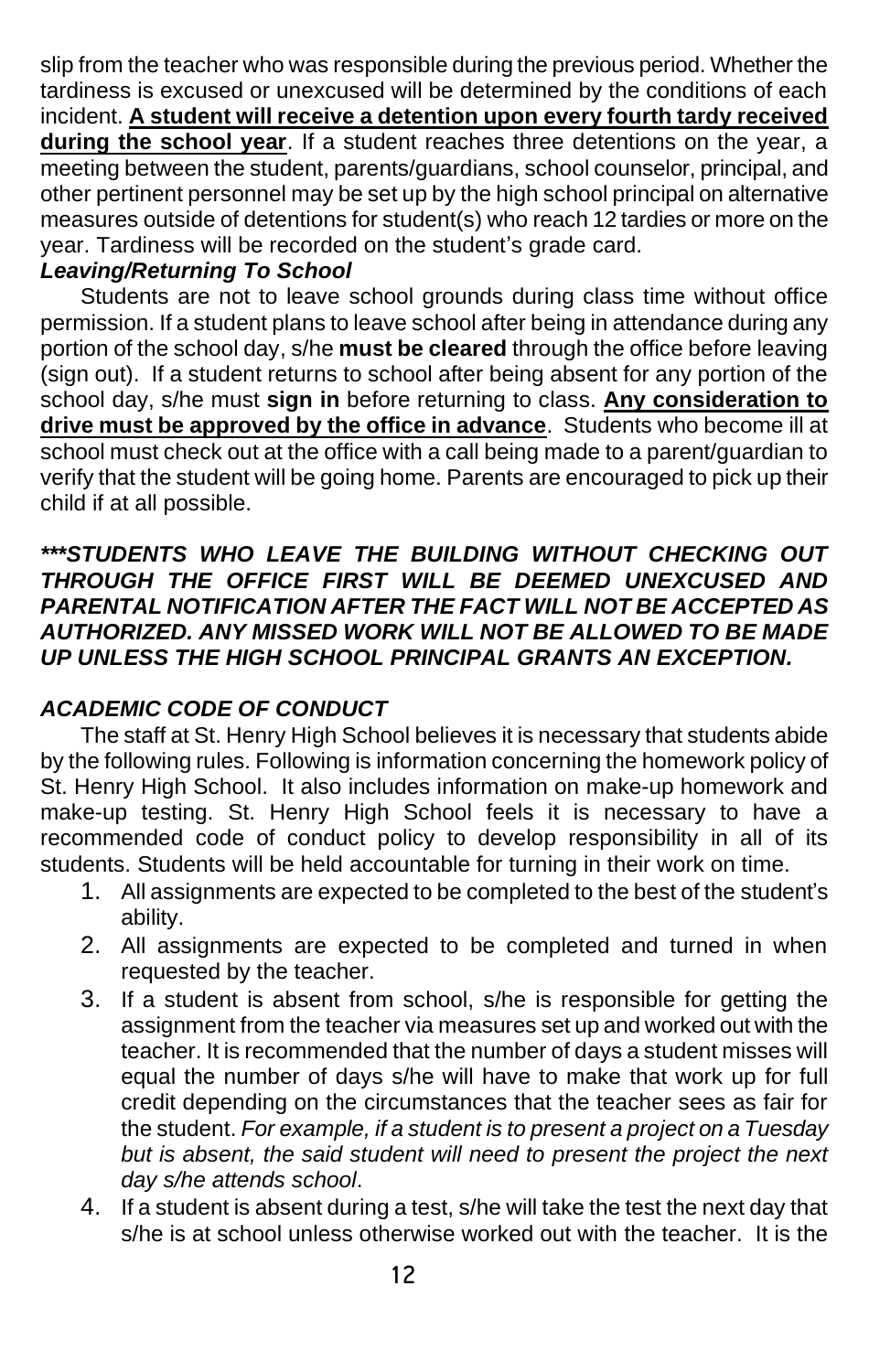responsibility of the student to make up the test on his/her own time (before school, after school, during study hall, etc.)

- 5. If a student knows in advance that s/he will be missing a class for any reason, s/he is expected to turn the assignment in early, give it to someone trustworthy to turn it in for him/her or drop it off in the teacher's mailbox. If a student is present for any part of the school day, s/he is responsible for turning in and obtaining any assignments for those classes missed.
- 6. It is understood that some circumstance(s) may prevent turning assignments in on time. However, in these situations, students must see/contact/communicate with the teacher prior to the due date to attempt to resolve the conflict.

#### *COLLEGE VISITATIONS*

A college visitation (maximum of 2 days/school year) is counted as a day's absence from school (excused) and **does count** toward the eight (8) days allowed. If possible, parents are to accompany their child on a college visitation day. If there are special circumstances, parents should call and explain such to the school counselor/principal. College visitations are to be **approved in advance** by the School Counselor through the **College Visitation Request Form** or will be counted as one of three call-ins per nine weeks.

#### *RELEASED TIME*

Students who are registered for release time are responsible to attend release time classes on days assigned. Students are advised to not request the office to excuse them from missing a class. It is the responsibility of the student to attend classes on a regular basis as scheduled. If a student chooses to no longer attend release time classes, the high school office must have a signed statement from the parent prior to being rescheduled.

#### *DISCIPLINARY PROCEDURES*

The staff at St. Henry High School believes it is necessary that the following disciplinary procedures be followed. It includes the procedures that will occur in the event that disciplinary action needs to be administered. We feel it is necessary to develop good behavior and respect in all our students. Any detention assigned will be served in a scheduled detention period supervised by a faculty member. The offenses may be cumulative throughout the school year based off the principal's discretion.

**1 st Offense**: Any detention assigned by a faculty member will be served during an assigned detention time/period.

**2 nd Offense**: Upon a student's second disciplinary action, the student *may* conference with either the school counselor and/or the principal who will then determine the disciplinary action to be served. Any detentions assigned will be served during an assigned detention time/period.

**3 rd Offense**: If a student requires discipline because of a third offense, the student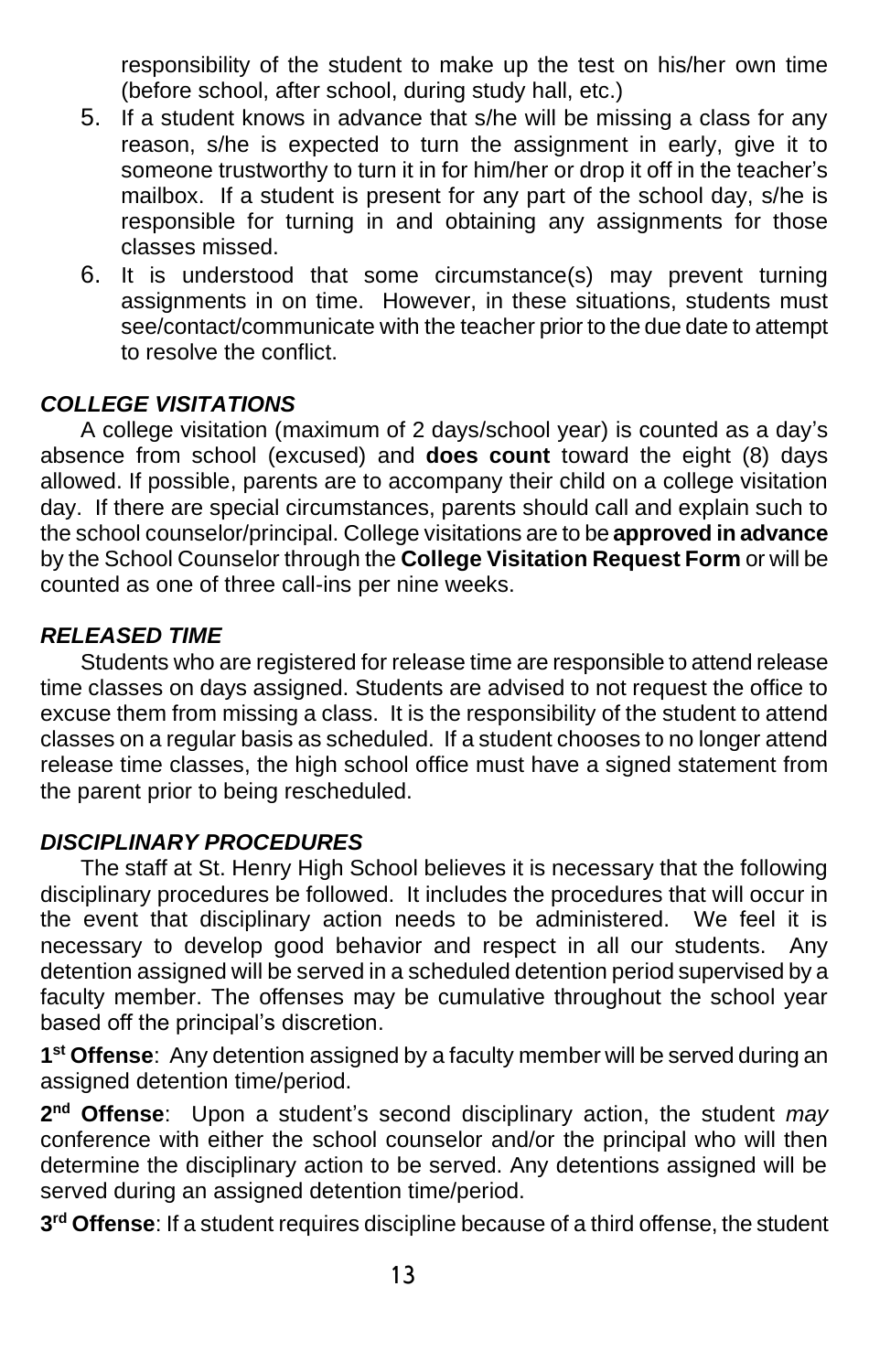and the parent(s) or guardian(s) *may* have a conference with the school counselor in order for the principal to discuss the disciplinary concerns. At this time discussion(s) will take place about the possibility of an alternative school assignment or an alternative discipline method if any further challenges/situations occur. Any detentions assigned will be served during an assigned detention period.

**4 th Offense or More**: When a student requires disciplinary action for the fourth time during the school year, the student may be assigned to an Alternative In-School Assignment at St. Henry High School or at an available alternative school.

#### *STUDENT BEHAVIOR*

Students are attending classes in a building provided by the citizens of the St. Henry School District, and it is the utmost desire of the citizens to help provide the best facilities possible for the students' education. Therefore, it is the duty of the students to control themselves in the manner best suited to keep these surroundings in excellent condition. Students are expected to care for the building, equipment, textbooks, educational aids and all facilities in a well-behaved manner. Personal possessions that may lead to distractions of the educational process are to be left at home.

#### *STUDENT CODE OF CONDUCT*

This code sets forth the educational responsibilities of students enrolled in St. Henry Schools. The rules and standards set forth in this code apply to conduct during the regular school day, away from school premises, on school buses, or involving school property; to conduct away from premises while in transit to and from school which directly affects other students; and to conduct at all school functions. This code cannot reasonably be written in such detail as to anticipate every type of misconduct that could possibly occur; however, the Board of Education has the responsibility to set forth policies, rules, and regulations to help students conduct themselves in a proper manner as upstanding citizens of the school community.

Violation by a student of any one or more of the following rules on or off of school grounds during the school day or at school sponsored activities may result in disciplinary action, including, but not limited to, parent conferences, counseling, denial of participation, detention, Alternative In School Assignment, assignment to alternative school, out-of-school suspension, emergency removal from class(es) or school, and/or expulsion. In cases where disciplinary action is anticipated, the student will be given an opportunity at an informal hearing to state his/her case. Furthermore, any criminal acts committed at or related to the school will be reported to law enforcement officials as well as disciplined at school. Certain criminal acts may result in permanent exclusion from school. In the event of an **Emergency Removal from Class or from School** for more than twenty-four hours, a hearing will be scheduled within seventy-two hours and the student will be given the opportunity to challenge the reasons for removal and any further action that may be taken. **Alternative In-School Assignments** may be served at an Alternative School or at a designated location within SHHS. The student may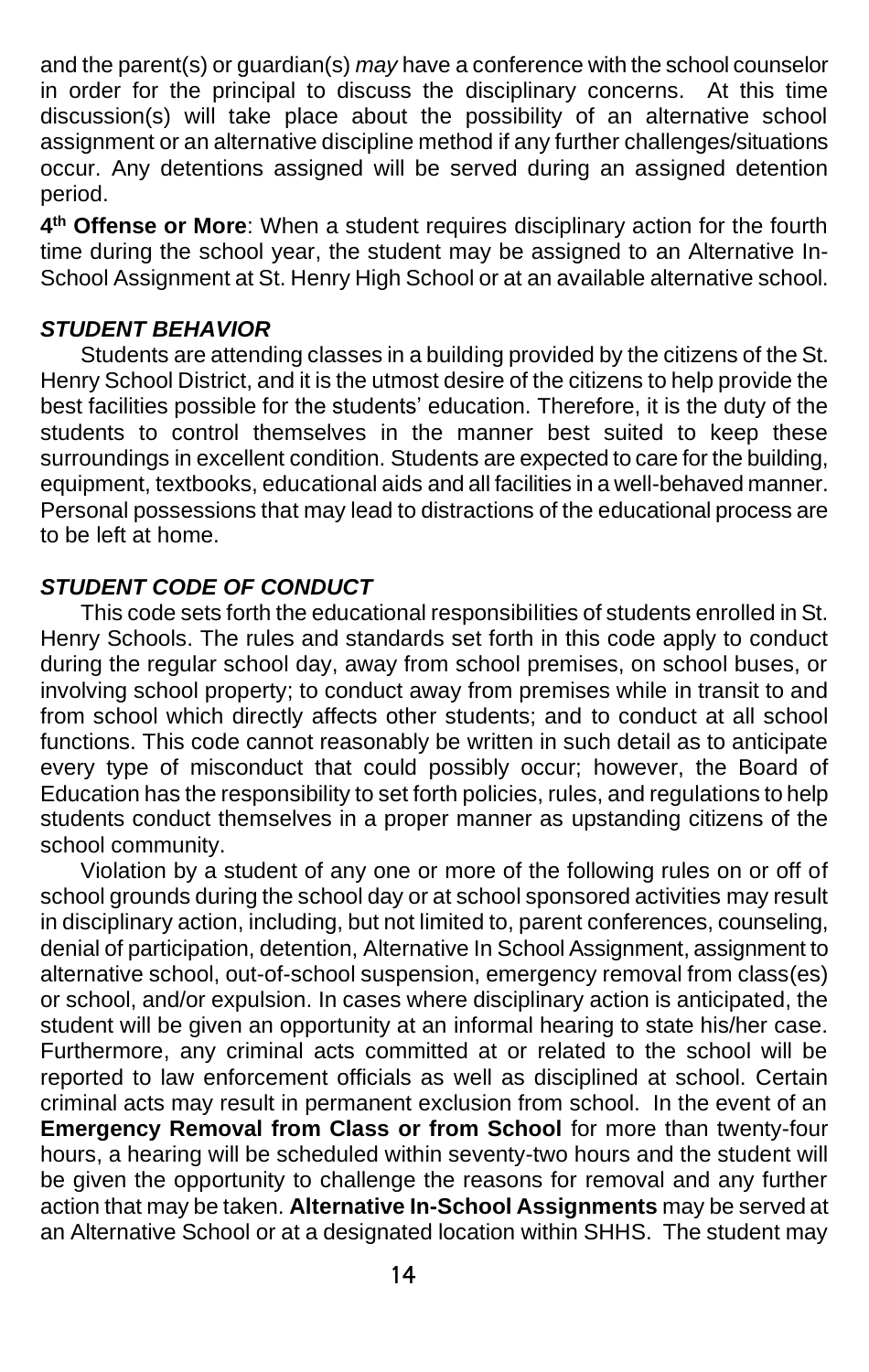be permitted to complete any graded assignments or tests. **Out of school suspensions** will not allow students to come to school or attend classes or any extracurricular activities; students will receive 66% of the credit on graded assignments and/or tests that take place during the suspension.

- 1. **Disruption of School:** A student will not, by use of violence, force, noise coercion, threat, intimidation, fear, active or passive resistance, harassment, insubordination, or any other repeated acts of misbehavior cause disruption or obstruction to the educational process, including all curricular and Extracurricular activities.
- 2. **Vandalism and Destruction of School, Personal, or Private Property:** A student will not cause or attempt to cause willful destruction or defacement of school, personal, or private property, including private property of school employees on or off school grounds.
- 3. **Fighting, Assault, and/or Threat Thereof:** A student will not exhibit the intent to fight nor physically or verbally attack or threaten to attack any person on school grounds or school transportation or at any school activity.
- 4. **Dangerous Weapons, Instruments, and Objects**: A student will not possess, handle, transmit, or conceal any object which might be considered a dangerous weapon or a dangerous instrument capable of harming another person, or a look-alike counterfeit weapon, knife or instrument. Bringing a firearm (as defined in the Federal Gun-Free Schools Act of 1994) onto school property or to any school-sponsored activity, competition, program, or event, regardless of where it occurs, will result in a mandatory one (1) year expulsion under Ohio law. This expulsion may be reduced on a case-by-case basis by the Superintendent using the guidelines set forth by the BOE.
- 5. **Alcoholic Beverages, Narcotics, and Drugs**: A student will not possess, use, sell, offer to sell, offer to purchase, supply, transmit or conceal any alcohol, non-alcoholic beer, and/or other drugs or drug paraphernalia, or any substance that causes physical or mental change during any hours a student is on school premises, or on authorized transportation, or any school sponsored activity held on or off the school premises. Included in this prohibition are medical marijuana and any substances represented as a controlled substance, nonalcoholic beers, steroids, herbal remedies and drug paraphernalia.

**Possession** – includes retention of a consumable and/or testable amount, without limitation, on the student person, in purses, wallets, lockers, desks or automobiles parked on school property or at any other school activity while in attendance of a school function.

**Use** - is defined as evidence of consumption or showing signs of chemical misuse such as staggering, reddened eyes, odor of chemicals, tobacco or alcohol, nervousness, restlessness, memory loss, abusive language, falling asleep in class or any other behavior not normal for the particular student.

Disciplinary action for violations of the **illegal drug policy** will be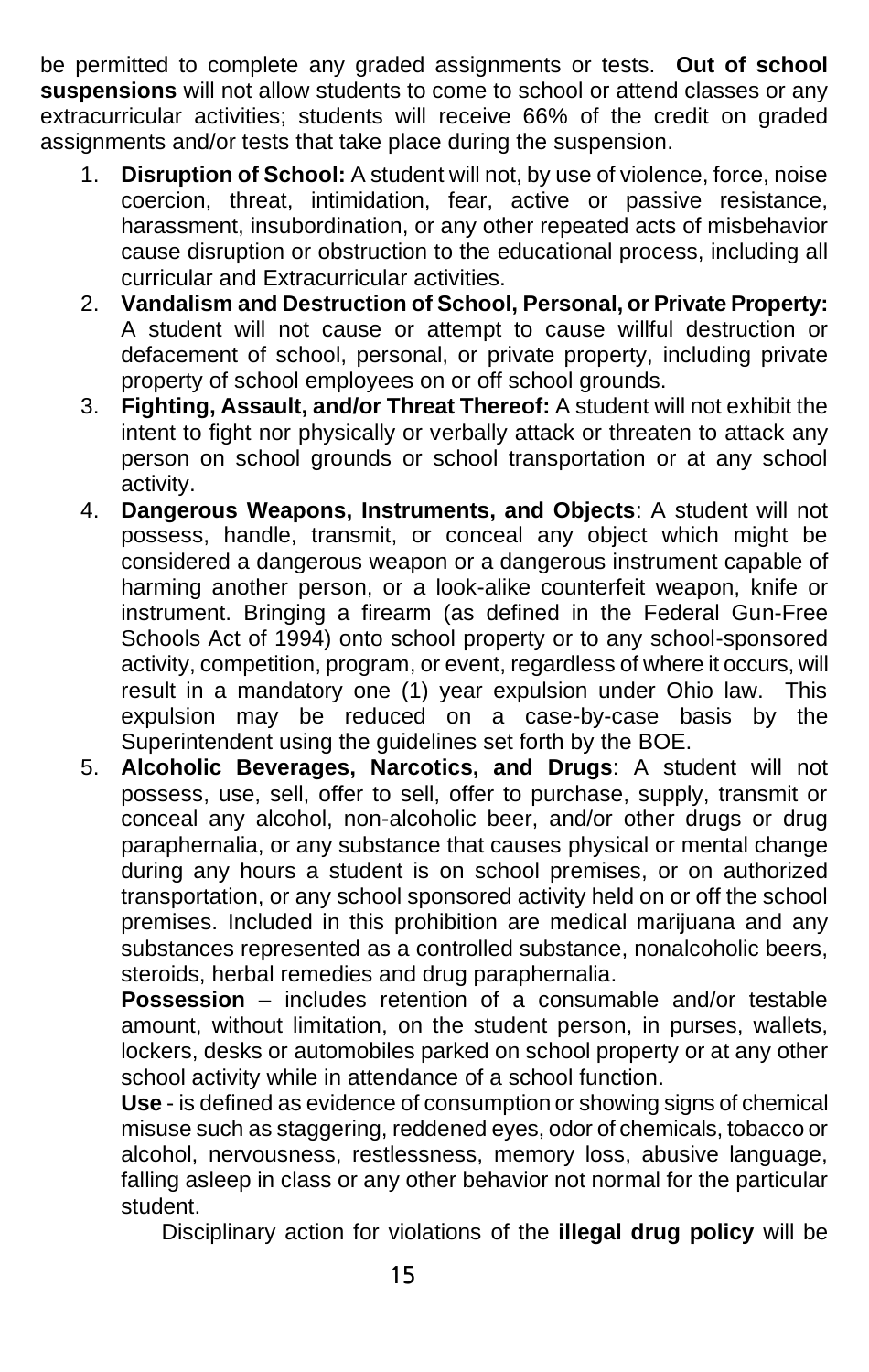conducted independent of court action. Students will be subject to immediate suspension or expulsion proceeding for possession or use of illegal drugs. The suspension will be for a period of 10 days out of school to be served at the discretion of the building principal. In each event, parents will be informed of the violation of the policy via telephone, faceto-face meeting, and/or mail and will receive a copy of the policy concerning such substances.

A 5-day reduction in the 10-day penalty may be considered by the principal if the student receives professional assistance. Professional assistance may include but not be limited to a drug education program, assessment with follow-through based on the assessment findings, professional counseling from a certificated counselor, outpatient treatment or inpatient treatment.

Disciplinary action for violation of the **alcohol policy** will be conducted independent of court action. Students will be subject to immediate suspension or expulsion proceedings for possession or use of alcoholic beverages. The following consequences will apply:

**1 st Offense:** Suspension will be for a period of **3 days** out of school suspension to be served at the discretion of the building principal. **If the incident occurs at an athletic event, the student will be suspended from attendance for 20% of the contests in that sport. If 20% of the contests do not remain, the suspension will carry over to the next sport. If an underclassman is in violation at a school dance, band/choir concert, drama production, etc., the student will face the previous mentioned penalties plus be prohibited from attending the same school activity/event the next school year. If a senior violates this policy at a school dance or non-sport activity, s/he will be required to attend school up to the last scheduled day of school.**

**2 nd Offense**: Suspension will be for a period of **5 days** out of school suspension to be served at the discretion of the building principal. If the incident occurs at an athletic event, the student will be suspended from attendance for 50% of the contests in that sport.

**3 rd Offense:** Suspension will be for a period of **10 days** out of school suspension to be served at the discretion of the building principal. If the incident occurs at an athletic event, the student will be suspended from attendance at sporting events the remainder of the school year.

The Board of Education recognizes that enforcement methods are subjective and difficult to manage. As a result, the BOE will permit the use of devices (breath-analyzers) and services (law enforcement and trained counselors) needed to assist in the management and enforcement of the policy. The use of such is designed to make the enforcement objective and fair to all students. Therefore, the Superintendent will establish a detailed procedure for the use of devices and services to monitor and enforce the policy at school and school sponsored events**.** 

6. **Tobacco:** The Ohio Revised Code 3313.47; 3313.66; 3313.661;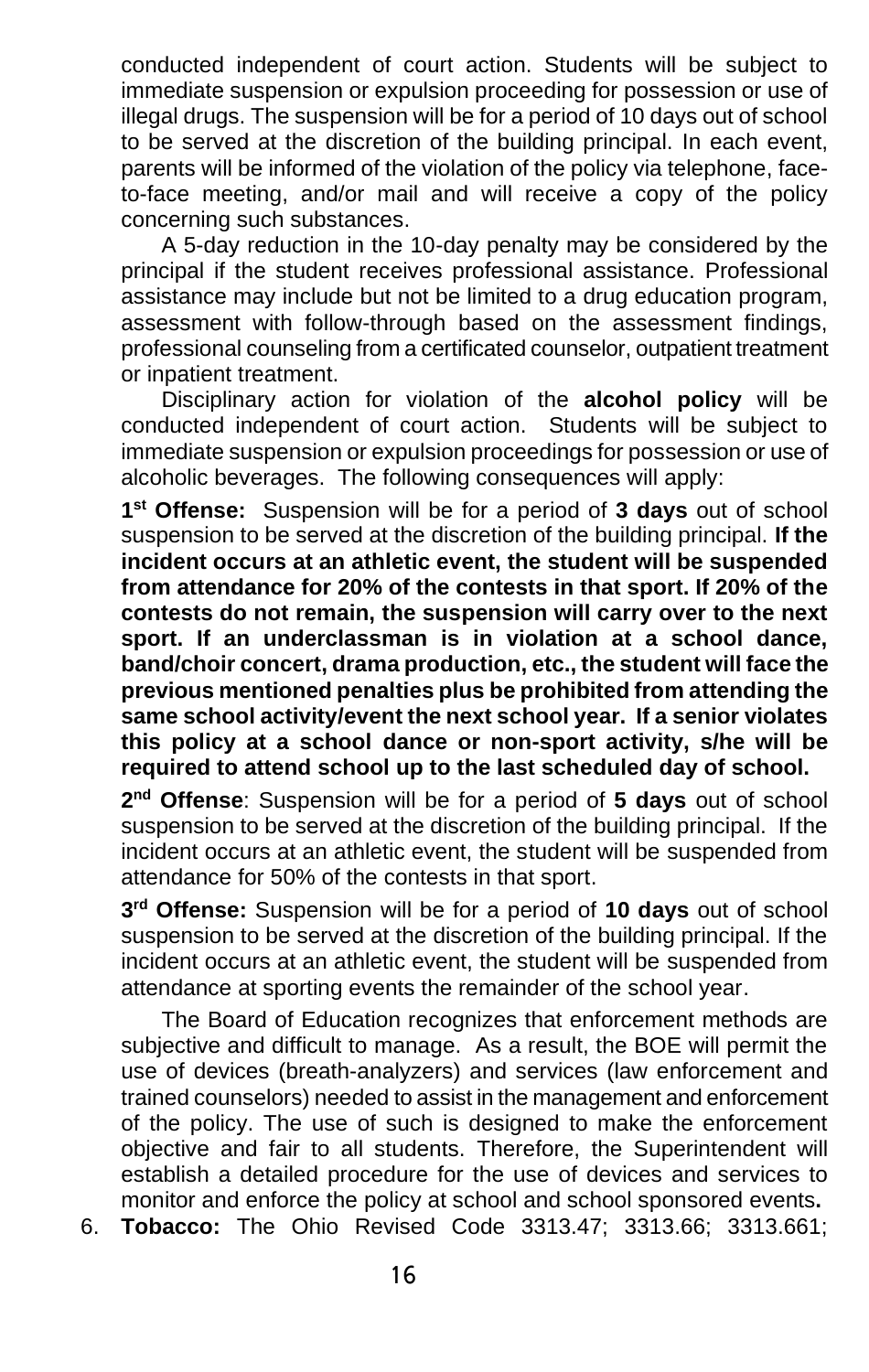3313.751; and Ohio Administrative Code 3301-35-03 have determined tobacco products are illegal if possessed or purchased by persons under the age of eighteen. As well, health professionals have determined that the use of tobacco products can be detrimental to one's health. Therefore, students will not possess, transmit, purchase or attempt to purchase and/or use tobacco in any form on school grounds or off of school grounds at any time during the school day, including lunch, or at any school sponsored activity. Tobacco products include, but are not limited to cigarettes, cigars, pipe tobacco, chewing tobacco, snuff or other matter or substance that contain(s) tobacco. The use of Electronic Cigarettes, vaporizers, look-a-like cigarettes – whether they contain nicotine or not – any type of inhalants mechanism(s), or products with nicotine or the impression of nicotine will be considered and treated as tobacco or an illegal drug product.

Disciplinary action for violation of the **tobacco policy** will be conducted independent of court action. Students will be subject to immediate suspension or expulsion proceedings for possession or use of tobacco. The following consequences will apply:

**1 st offense:** Suspension will be for a period of **3 days** out of school suspension to be served at the discretion of the building principal. **If the incident occurs at an athletic event, the student will be suspended from attendance for 20% of the contests in that sport. If 20% of the contests do not remain, the suspension will carry over to the next sport. If an underclassman is in violation at a school dance, band/choir concert, drama production, etc., the student will face the previous mentioned penalties plus be prohibited from attending the same school activity/event the next school year. If a senior violates this policy at a school dance or non-sport activity, s/he will be required to attend school up to the last scheduled day of school.**

**2 nd Offense:** Suspension will be for a period of **5 days** out of school suspension to be served at the discretion of the building principal. If the incident occurs at an athletic event, the student will be suspended from attendance for 50% of the contests in that sport.

**3 rd Offense:** Suspension will be for a period of **10 days** out of school suspension to be served at the discretion of the building principal. If the incident occurs at an athletic event, the student will be suspended from attendance at sporting events the remainder of the school year.

- 7. **Profanity and/or Obscenity**: A student will not, by written, verbal, gestures, or other means (example: article of clothing), annoy, humiliate, or disrupt the education process by using profanity or obscenity towards any other student or any school personnel.
- 8. **Truancy and Tardiness:** A student will comply with the compulsory school attendance policies. When a student is absent from school without a legal excuse, it constitutes truancy or tardiness. This includes unexcused absences from study hall, class, or any other properly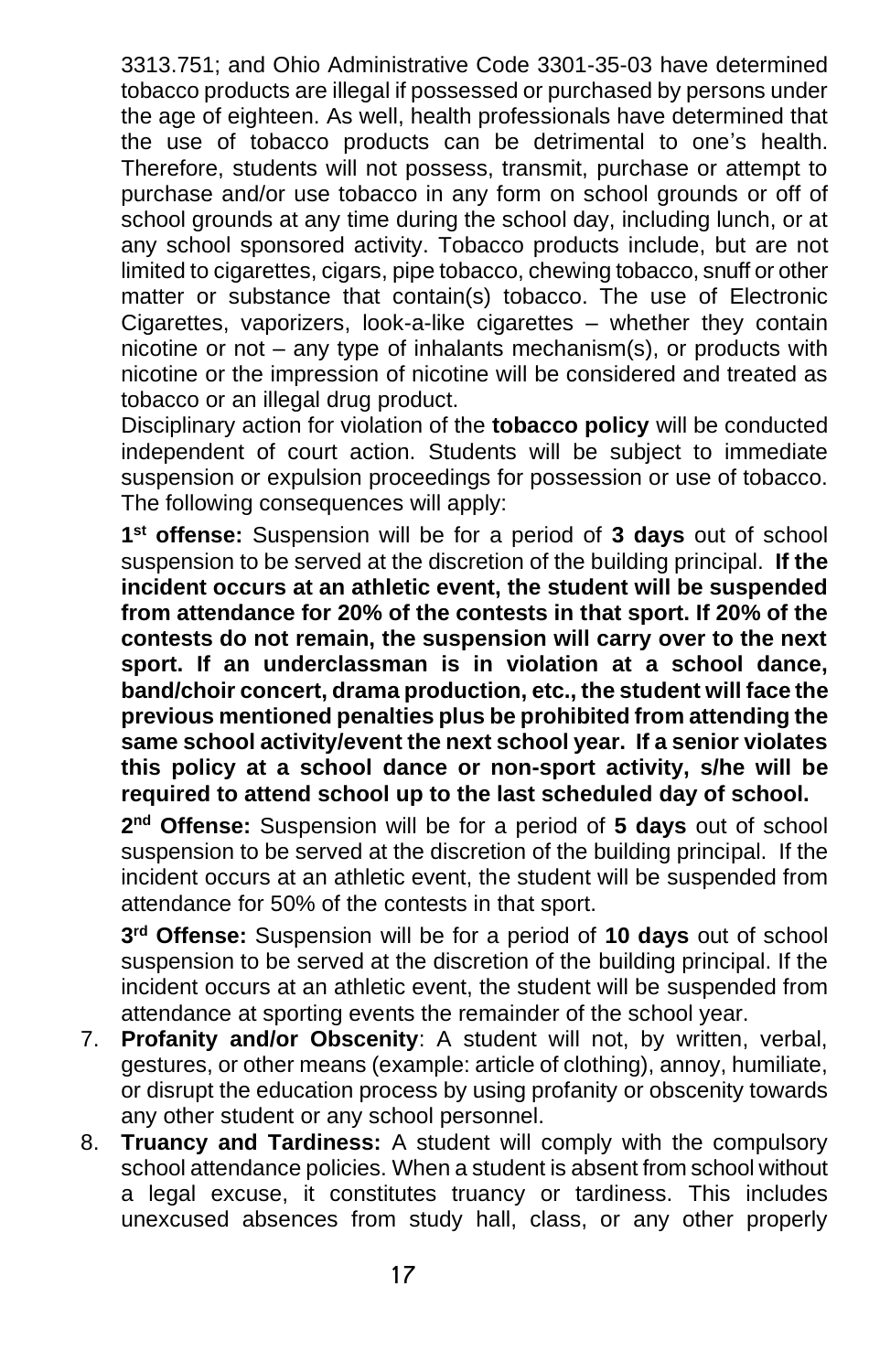assigned activity. Repeated tardiness are considered a serious offense.

- 9. **Insubordination:** A student will follow the reasonable directives and comply with the reasonable requests of any teacher, student teacher, substitute teacher or other authorized school personnel. Students will understand that the authority of these people does not end at the classroom door, but extends throughout the buildings and grounds.
- 10. **Inappropriate Dress**: A student will not dress or appear in a fashion that: a) interferes with the student's health or welfare or that of others, or b) causes disruption or directly interferes with the educational process. (See Student Dress Code)
- 11. **Theft:** A student will not take or attempt to take into possession the public/private property or equipment of the school district or personal property of another.
- 12. **Extortion:** A student will not obtain or attempt to obtain another person's property, benefit or service either by implied or expressed threat.
- 13. **Forgery:** A student will not falsify, in writing, the name of another person, or times, dates, grades, addresses, or other data on school forms, or correspondence directed to the school.
- 14. **Trespassing or Loitering:** A student will not be present in a school building or on school grounds at unauthorized times when their presence may cause disruption of an activity, function, or the educational process.
- 15. **False Identification:** A student will not use or attempt to use false identification to mislead school personnel.
- 16. **Breaking and Entering:** A student will not break and enter, or attempt to break and enter, school or private property either on school grounds or at any school activity, function or event off school grounds.
- 17. **Possession of Electronic Equipment:** Most electronic equipment necessary in school is supplied by the school. **Students may possess a cell phone, and they are allowed to have them out before school, after school, at lunch, and in the hallway(s) between periods. Students are not to play music, videos, games, movies, etc. aloud in the hallways and music played on ear buds should be low enough to hear any directives of faculty and staff. Failure to acknowledge faculty/staff may lead to the cell phone being confiscated. Every teacher, including study hall monitors, will have rule/rules concerning cell phones in their classrooms. As soon as students enter a teacher's classroom, ALL students are to adhere and follow these class rules, even if the tone has not rung. Students who have a smart phone are to be only on their data plan to keep the school's bandwidth open & free for use by all students and staff. Any student who participates in cyber bullying, sexting, breaking the school's Wi-Fi password, viewing inappropriate images, and/or any other non-school appropriate activities will be administered a fair, yet stern punishment that the school's principal deems as appropriate.**
- 18. **Other Rules:** Failure to abide by other rules that may be established from time to time by board, superintendent, or principal.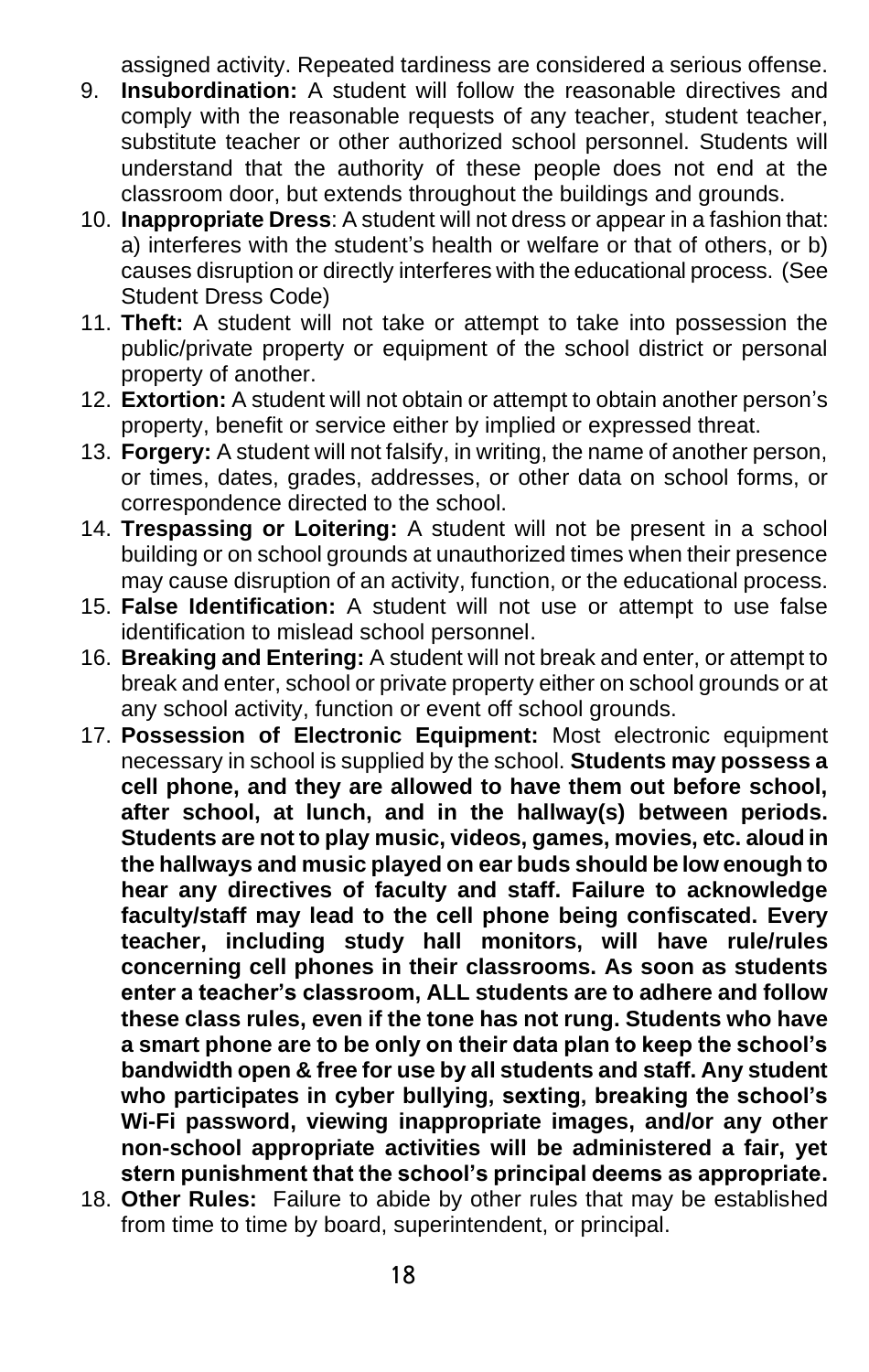**NOTE:** Due process of the law will be followed in all disciplinary situations. Anyone desiring a complete interpretation of possible disciplinary actions (detention, alternative in school assignment, assignment to alternative school, out-of-school suspension, and emergency removal from class/school, and/or expulsion) as adopted by the St. Henry Board of Education may do so by a request made through the high school office.

#### *CHEATING/PLAGIARISM*

No student will cheat in any form including plagiarism (homework, class reports, research papers, etc.) According to the Merriam-Webster Dictionary, Plagiarism or To Plagiarize is to steal and pass off (the ideas or words of another) as one's own: use (another's production) without crediting the source. Whenever a student is found guilty of cheating/plagiarizing, the teacher will collect the student's paper/work, and the student is subject to a zero or failing grade for the assignment, quiz or test. The teacher will then contact the office and parents/guardian as to the action taken. If future offenses occur (in any course), a student may be removed from a course, an 'F' issued, and no credit earned.

## *BUS TRANSPORTATION AND STUDENT TRIPS*

Providing bus or van transportation for high school students to school and returning home is a service of the school board, not a legal requirement. Educational class trips as a supplementary experience to the regular class instruction are certainly worthwhile. Students who ride the bus/van for any curricular or extracurricular activities are to remain with their sponsored group and are to return home via bus/van with their group. Only in exceptional circumstances may a student leave the group to return home by another means of transportation. All students should have the **St. Henry High School Field Trip Release Form** signed and completed their freshman year or upon arrival at SHHS by a parent/guardian to attend such trips throughout their career(s) at St. Henry High School.

#### *STUDENT DRIVING POLICY AND PARKING*

Students are not permitted to drive vehicles to school unless authorized by the principal and at least one parent. Students driving to school are to use the parking area provided on the north side of the high school building. Students should exit the vehicle immediately. Students are **not permitted** in the parking lot during the school day. Students should not park on the street inside the 'St. Henry U'. Students are to remain out of the vehicle and not to drive or move the vehicle from its original parking place until the time to leave from school grounds for the day, unless other special requests are granted as provided in other policies. If there are unusual circumstances that make it necessary for a student to drive, **s/he must obtain the necessary permission from the office**. Students who are driving without permission will be assigned the following:

1<sup>st</sup> Offense: 5 Days of Lunch Detention. Students will eat and stay in the HS Commons and/or Conference Room.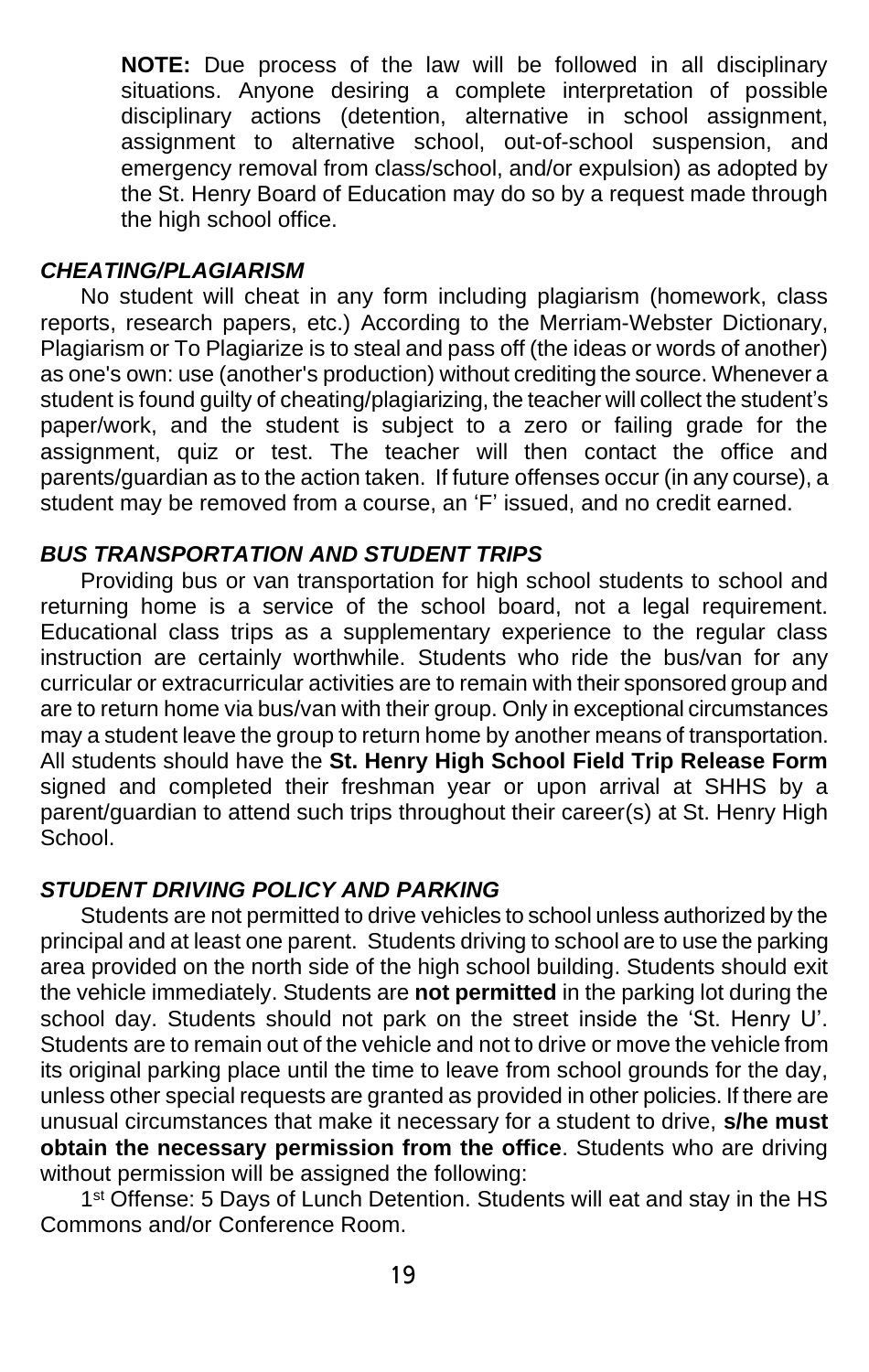2<sup>nd</sup> Offense: 15 Days of Lunch Detention. Students will eat and stay in the HS Commons and/or Conference Room.

3rd Offense: Lunch Detention the Remainder of the School Year. Students will eat and stay in the HS Commons and/or Conference Room. Seniors will stay during the underclassmen's Exam Week. Underclassmen will stay all day throughout the entirety of Exam Week.

**Student Driving Permit Request Form** must be completed yearly on Final Forms prior to a student driving. At any time a license number changes, this Permit Request is to be updated. Each vehicle registered must have a Parking Permit (purchased through the office) properly displayed. Students are reminded to drive safely at all times; in particular, when driving to and from school. Student drivers are reminded that driving to school is a privilege and not a right. **The privilege of driving can be revoked at any time**.

#### *TEXTBOOKS*

All textbooks are the property of St. Henry Schools and are on loan to students for the school year. Any student damaging a textbook while it is assigned to him/her will be assessed a fee to cover the damage or replacement of the textbook.

#### *OBLIGATIONS – COLLECTION OF DEBTS*

Any debt to the school incurred by a student will result in report cards being held and no credit given until the debt/obligation has been cleared. Examples of such obligations include: lost or damaged textbooks, instructional materials, equipment, library materials, band supplies, athletic equipment, club/organization materials, fundraising merchandise, lunch fees or money not turned in, etc.; money not turned in for materials purchased; damages to school property or buildings; class/course fees (unless arrangements have been made or cleared by the principal); or any other debt deemed to be legitimate by the building principal.

# *LOCKERS & BOOK BAGS*

Lockers are provided for the storage of books and student clothing. The locker becomes the student's responsibility but does not become his/her personal possession and therefore may be opened and inspected by school officials when there is good reason to do so. The school is not responsible for lost or misplaced items and valuables. Students are asked to respect the rights of other students and not tamper or take items from others' lockers. The advertising of alcoholic beverages, tobacco, or drugs is not permitted. Only acceptable pictures may be displayed. Students are responsible for cleaning their lockers prior to the end of the school year. Students are **NOT** to have Book bags during the school day. All unattended bags/book bags may be searched. Students who have an 8<sup>th</sup> period class west of the Commons may bring their book bags to this class for logistical purposes. This privilege can be revoked.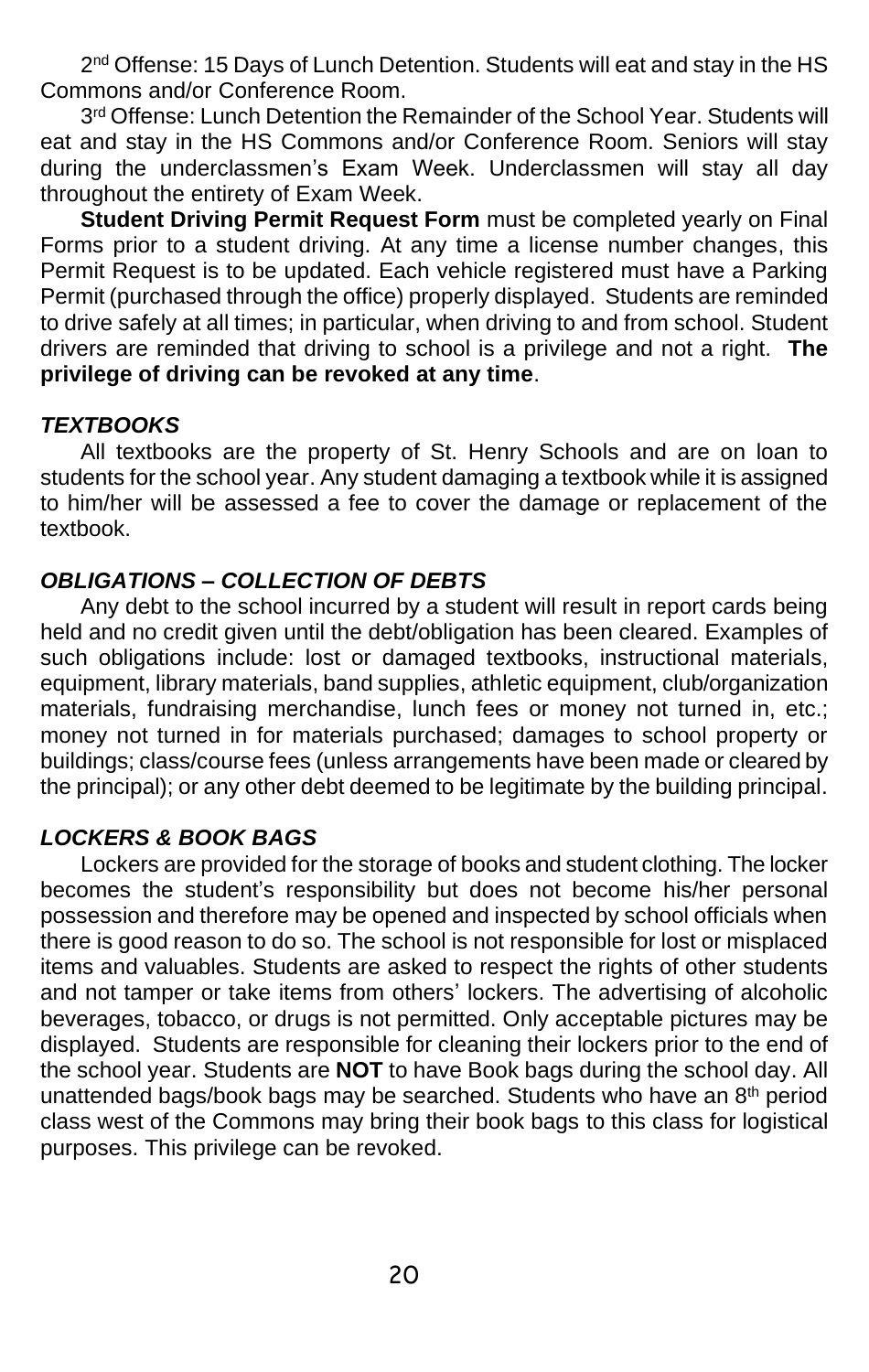## *SEARCH AND SEIZURE*

Administrators may search a student or his/her property (including vehicles, purses, book bags, gym bags, etc.) with or without the student's consent, whenever they reasonably suspect that a search will lead to the discovery of evidence of a violation of the law or school rules. The extent of the search will be governed by the seriousness of the alleged infraction and the student's age. General housekeeping inspection of school property may be conducted with reasonable notice. Student lockers are the property of the District and students have no reasonable expectation of privacy in their contents or in the contents of any other District property including desks or other containers. School authorities may conduct random searches of the lockers and their contents at any time without announcement. Unannounced and random canine searches may also be conducted. Additionally, students have NO reasonable expectation of privacy in their actions in public areas including but not limited to, common areas, hallways, cafeterias, classrooms, gymnasiums and parking lots. The District may use video cameras in such areas and on all school vehicles transporting student(s) to and from regular and extracurricular activities. Anything that is found in the course of a search may be used as evidence of a violation of school rules or the law, and may be taken, held or turned over to the police. The school reserves the right not to return items that have been confiscated.

## *FIRE, SAFETY AND TORNADO DRILLS*

Fire, Safety and Tornado Drills will be held periodically as required by law. Building evacuation routes and tornado procedures are posted in each room. Every student should be familiar with the procedure to be followed. **Any student found guilty of pulling the fire alarm without reasonable action and/or as a prank is subject to suspension/expulsion and charges being filed.**

#### *STUDENT DRESS CODE*

In general, school dress should be such that it ensures the health, welfare, and safety of the members of the student body and enhances a positive image of our students and school. Any form of dress or grooming that attracts undue attention or violates the previous statement is obviously unacceptable. Therefore:

- 1. Dress and grooming will be clean and in keeping with health, sanitary, and safety requirements.
- 2. When students participate in school activities, their dress and grooming will not disrupt performance or that of other students, or constitute a health threat to the individual or other students. **Students must wear shirts at all extracurricular activities.**
- 3. Dress and grooming will not be such as to disrupt the teaching-learning process. Bizarre or unusual clothing, soiled, torn, or cut off clothing, **hats**, bandanas, scarves, **hoods/hoodies** or other headgear, tank tops or muscle shirts, bare midriff or see-through blouses/pants are not acceptable. All students must wear footwear at all times for health and safety reasons.
- 4. Students are expected to dress in a manner appropriate for school and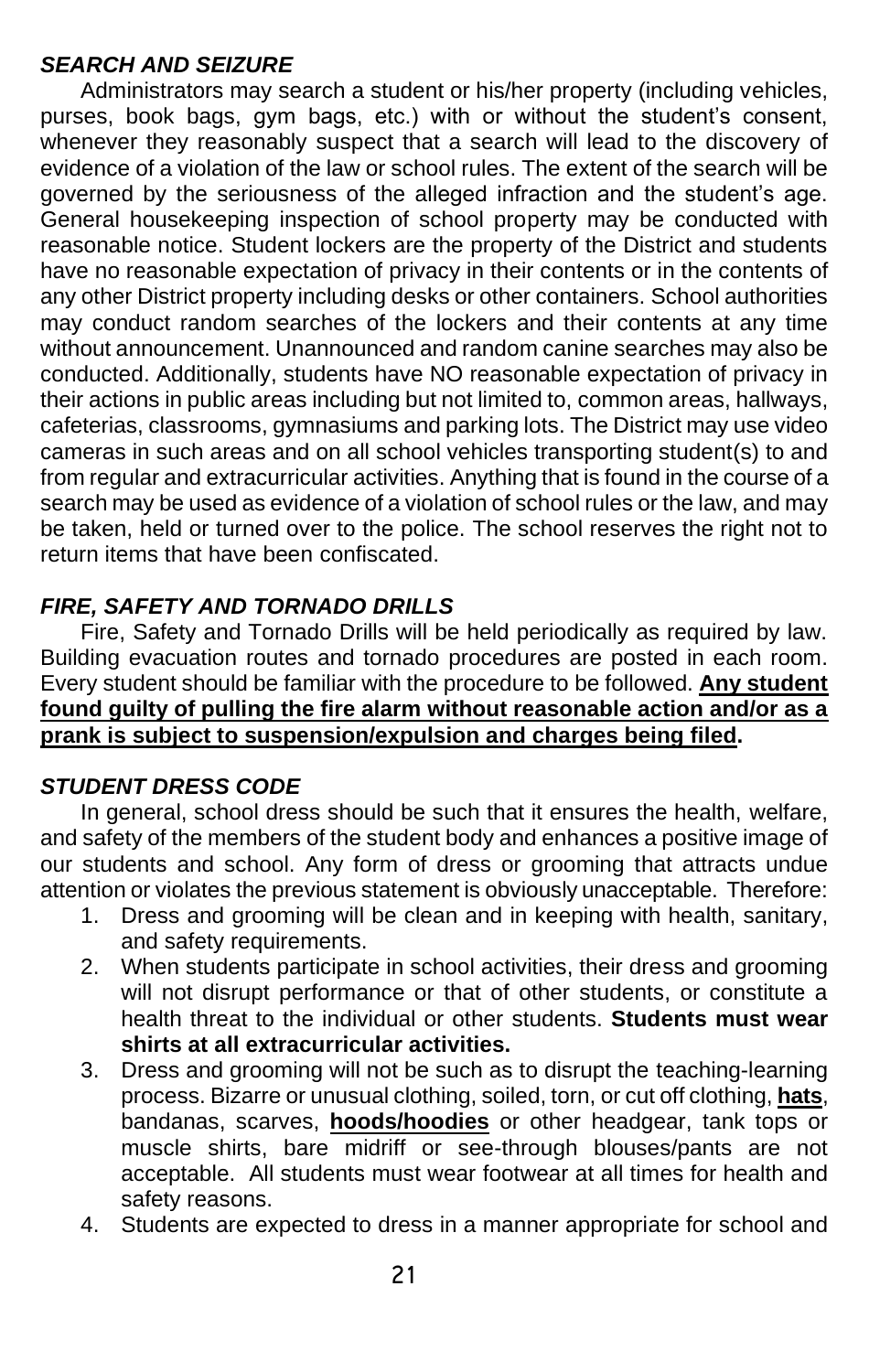conducive to a healthy, safe, and orderly environment. No dress code can address changing styles and fads. A determination will be made by school administration whether a student's dress or garments meet the school's requirements. Inappropriate dress is deemed such because it either (1) interferes with the student's safety, health, and welfare or that of other students, or (2) causes disruption or directly interferes with the educational process, or (3) is excessively revealing or distracting, or (4) is an article of clothing, button or badge that contains the following: offensive/vulgar/obscene words, phrases, or illustrations; derogatory statements toward the purpose of education, political, religious, racial, or national groups; references to drugs, tobacco, alcohol, weapons, violence, gangs, sexual references; and/or advertises any product or service not permitted to minors by law. While we recognize the right to "free expression", that right cannot circumvent another student's right to an education and/or disrupt the educational process.

- 5. Shorts may be worn to school during those times of the school year in which the temperature is conducive for such apparel to be worn. Shorts, dresses and skirts shall be of moderate length.
- 6. **Hats, caps, hoodies, and/or sunglasses** are not to be worn in the building during the school day. These objects may be confiscated by the high school principal and disciplinary measures including detentions and other means as determined as needed by the high school principal may be administered.
- 7. No bare midriffs, halter tops, spaghetti strap tops, tank tops or muscle shirts.
- 8. School officials and the Board of Education reserve the right to make final decisions regarding changes in the dress and grooming of students.

**NOTE:** The above Dress Code violations or any other apparel that the principal determines to be unacceptable may require the student to put on a t-shirt handed out by the principal or to be sent home to change. Any class time missed because of dress code concerns may be counted as unexcused. Repeated violations may result in more serious disciplinary action which may include suspension/expulsion from school.

#### *STUDENT RECORDS*

Student Directory Release information is on the Emergency Medical Form completed every year by the parent/guardian.

#### *HALL PASSES*

Students are not permitted in the halls during class periods unless accompanied by a teacher or unless the student(s) has/have a hall pass from an authorized staff member. If a student wishes to see a teacher during a conference period, s/he must arrange for this in advance. Passes are to be secured prior to the start of the school day for morning periods and at lunchtime for afternoon periods. Hall passes are located in the back of the student's handbook.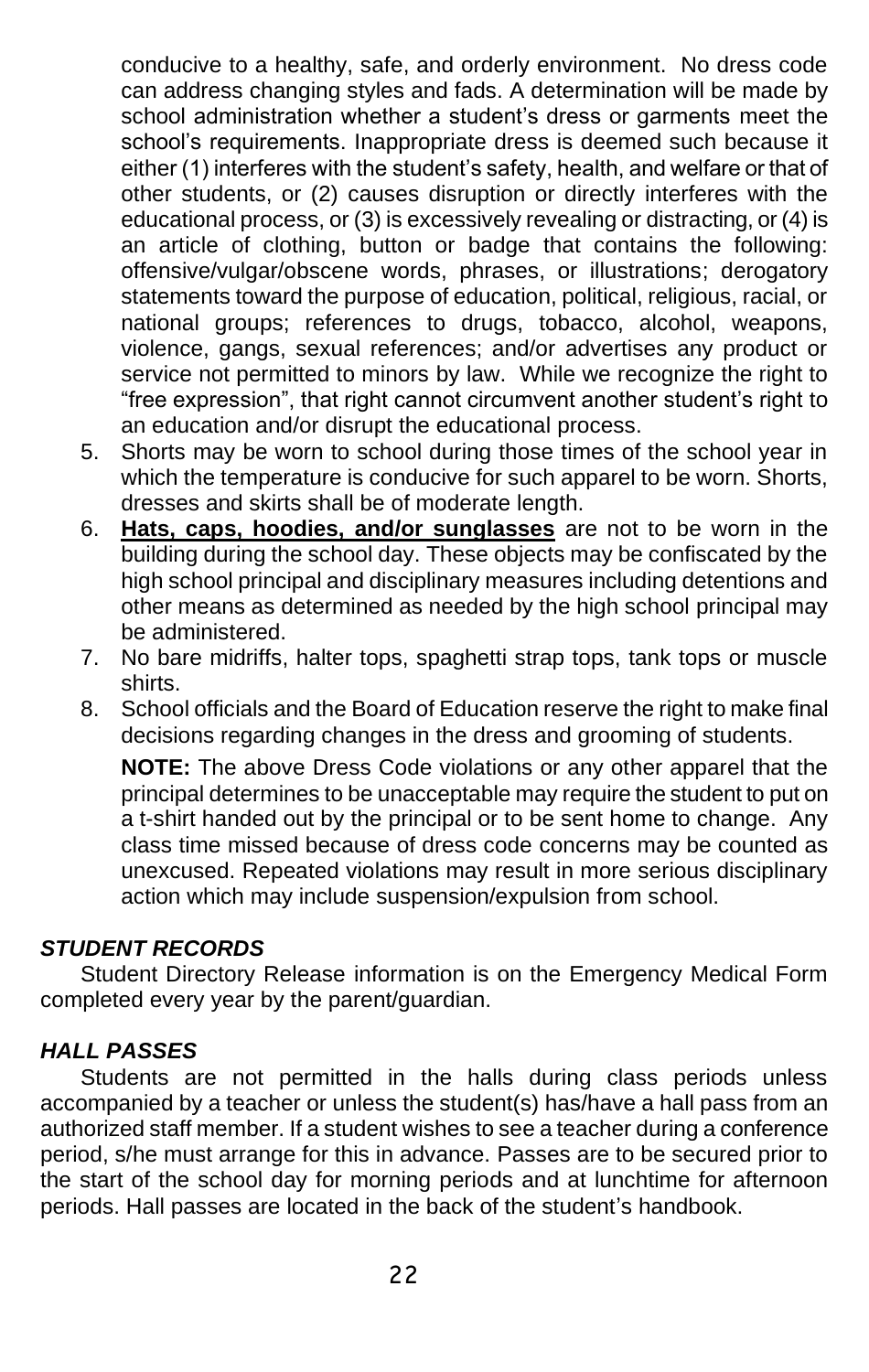#### *FIELD TRIPS*

Field trips are considered to be an extension of the educational process. To make field trip(s) enjoyable and safe for the student(s) and all others, specific guidelines and rules must be observed. Acceptable behavior is the primary responsibility of the student(s) while attending such field trips. The **Student Conduct Code** and its provisions will be applicable to students during all scheduled field trips. Students who violate these rules may lose the privilege to go on field trips. Students are responsible for informing their teachers in advance that they will not be in attendance on the date of the scheduled field trip and any assignments missed must be obtained by the student. The school counselor and/or principal reserve the right to prohibit a student from attending a field trip based off grades, behavior, etc. All students should have the **St. Henry High School Field Trip Release Form** signed on Final Forms and completed their freshman year or upon arrival at SHHS by a parent/guardian to attend such trips throughout their career at St. Henry High School.

#### *VANDALISM/PROPERTY DAMAGE*

School buildings and equipment cost the taxpayers to construct, purchase and maintain. Students who destroy or vandalize school property will be required to pay for losses or damages. If students willfully destroy school property, suspension and subsequent expulsion may be necessary. If a student damages by accident, s/he should report such damage(s) to the office immediately.

#### *MEDICATION*

Written request must be received from the parent/guardian of the student requesting that the school district comply with the physician's order to administer prescription drugs or requesting the school district to administer the nonprescriptive drug and granting permission for the district to do so. Note: The student should obtain the **Authorization To Dispense Medication Form** located on the St Henry website or the office. This completed form needs to be on file in the office.

## *FREE/REDUCED LUNCH APPLICATIONS*

Families may request Free/Reduced Lunch Applications through the office at any time during the school year. All information provided must be accurate. Notification will be made after the application has been properly submitted.

## *LUNCH PERIOD*

During students' lunch period they may eat in the cafeteria/commons or leave the building. **Students are not allowed to drive at lunch time**. Driving or riding in a vehicle during lunch will result in the following:

1<sup>st</sup> Offense: 5 Days of Lunch Detention. Students will eat and stay in the HS Conference Room and/or High School Commons.

2<sup>nd</sup> Offense: 15 Days of Lunch Detention. Students will eat and stay in the HS Conference Room and/or High School Commons.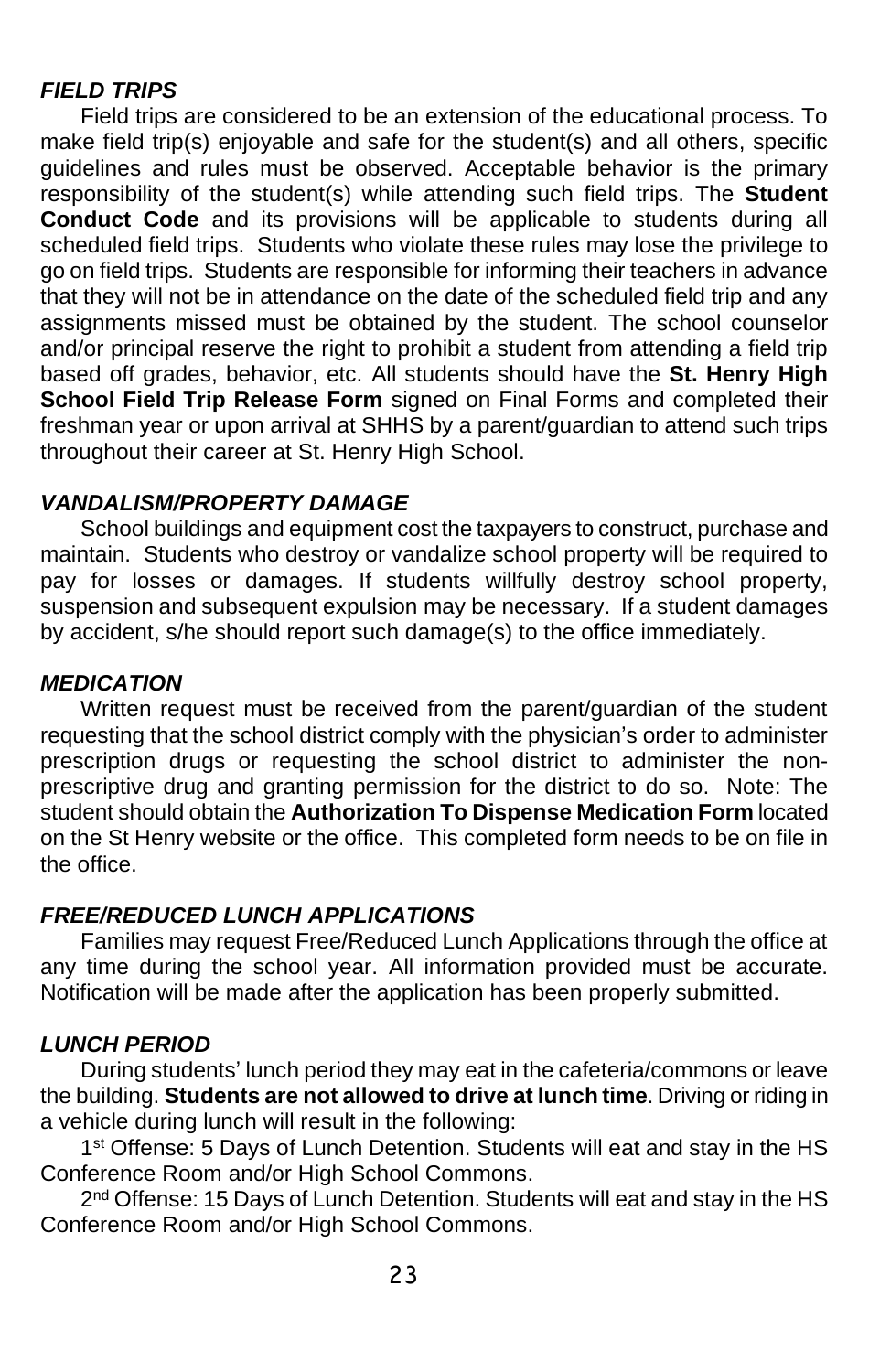3<sup>rd</sup> Offense: Lunch Detention the Remainder of the School Year. Students will eat and stay in the HS Conference Room. Seniors will stay during the underclassmen's Exam Week. Underclassmen will stay all day during Exam Week.

Those students eating at school must eat their lunch in the cafeteria*/*commons. Do not cut in the lunch line, throw food, or bring food/drinks into the hallways. After eating, students must also place trash in the trashcans and return food trays to the dishwashing area. Students are only allowed to be in the cafeteria*/*commons area. **Students are not to be in the hallways or in the student parking lot during lunch without permission from a teacher or the high school office**.

#### *WORK PERMITS*

Any student wishing to be employed must secure and complete the proper Work Permit Forms. These forms may be picked up and returned to the high school office. Students requesting a work permit to get early release must receive permission from the principal. Student work permits are a privilege, not a right. Work permits can be revoked at any time.

#### *EMERGENCY MEDICAL FORMS*

Each student is required to have a parent/guardian complete an Emergency Medical Form annually. This form is extremely important as it gives the school directions and authorization, if necessary, to provide for emergency treatment for a student in case of an accident or sudden illness. The Emergency Medical Form needs to be filled out on Final Forms and any changes throughout the school year to be updated on Final Forms as these changes are made.

#### *VERBAL/PHYSICAL HARASSMENT, INTIMIDATION, AND BULLYING*

Harassment, intimidation, or bullying by any student in the St. Henry School District is strictly prohibited, and such conduct may result in disciplinary action, including suspension and/or expulsion from school. "Harassment, intimidation, or bullying", in accordance with ORC. 3313.666, means any intentional written, verbal, graphic or physical act including electronically transmitted acts - i.e., Internet, cell phone, PDA, or wireless hand-held device, either overt or covert, by a student or group of students toward other students with the intent to harass, intimidate, injure, threaten, ridicule, or humiliate. Such behaviors are prohibited at all times as well as on or immediately adjacent to the school grounds, at any school-sponsored activity, on school provided transportation, at any official school bus stop that a reasonable person under the circumstances should know will have the effect of:

- A. Causing mental or physical harm to the other students including placing an individual in reasonable fear of physical harm and/or damaging of students' personal property; and,
- B. Is sufficiently severe, persistent, or pervasive that it creates an intimidating, threatening, or abusive education environment.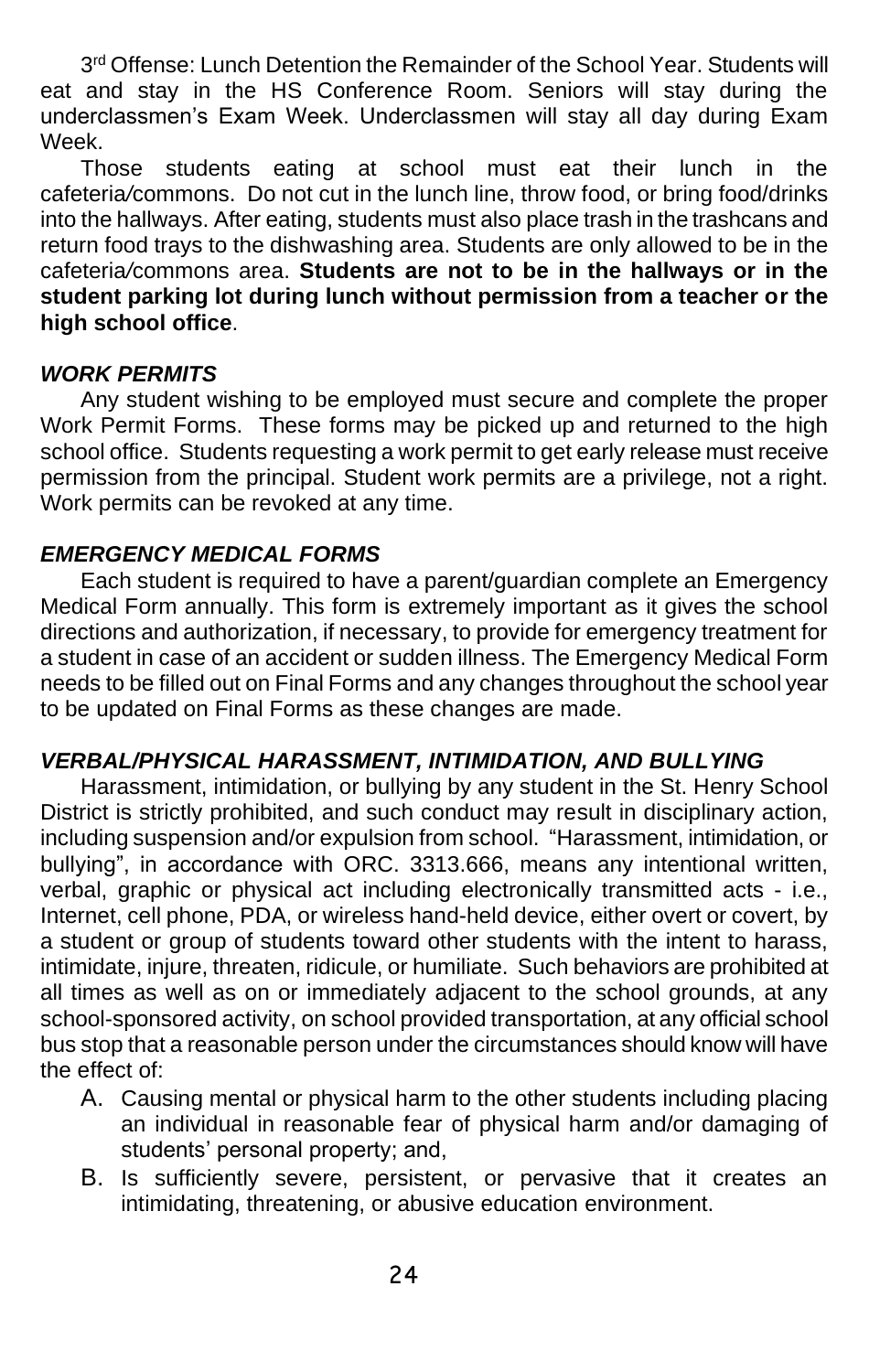#### *SEXUAL HARASSMENT & Title IX*

It is the policy of the Board of Education to maintain an education and work environment which is free from all forms of unlawful harassment, including sexual harassment **(Board Policy 4362, 3362, 5517 and 2266**). This commitment applies to all School District operations, programs, and activities. All students, administrators, teachers, staff, and all other school personnel share responsibility for avoiding, discouraging, and reporting any form of unlawful harassment. This policy applies to unlawful conduct occurring on school property, or at another location if such conduct occurs during an activity sponsored by the Board. The Board will vigorously enforce Title IX and its prohibition against harassment based on sex, race, color, national origin, religion, disability, or any other unlawful basis, and encourages those within the School District community as well as third parties, who feel aggrieved to seek assistance to rectify the problems by contacting Dennis Wendel, Title IX Coordinator, wendel.dennis@sthenryschools.org or (419) 678-4834 ext. 2203. The Board will investigate all allegations of harassment(s) and in those cases where unlawful harassment is substantiated the Board will take immediate steps to end the harassment. Individuals who are found to have engaged in unlawful harassment will be subject to appropriate disciplinary action. **A copy of the board policy may be found on the school website, or a copy of it will be provided upon request.** No student will make written or verbal sexual innuendoes, suggestive comments, jokes of a sexual nature, sexual propositions or threats to a fellow student, staff member, or other person associated with the school district. No student will cause the placement of sexually suggestive objects, pictures, or graphic commentaries in the school environment or make sexually suggestive or insulting gestures, sounds, leering, staring, whistling and the like to a fellow student, staff member or other person associated with the district. No student will threaten or cause unauthorized touching, contact, or attempts at the same, including patting, pinching or pushing the body upon a fellow student, staff member or other person associated with the district.

#### *SEXTING*

"Sexting" is prohibited at any time on or off school property or at school functions. Sexting is the electronic transmission of sexual messages or pictures, usually through cell phone text messaging, snap chats, Instagram, TikTok, etc. Such conduct, not only is potentially dangerous for the involved students, but can lead to unwanted exposure of the messages and images to others, and could result in criminal violations related to the transmission or possession of child pornography. Such conduct will be subject to discipline and possible confiscation of the device.

#### *HAZING*

It is the policy of the St. Henry Consolidated Local Board of Education and school district that hazing activities of any type are inconsistent with the educational process and will be prohibited at all times. No employee of the school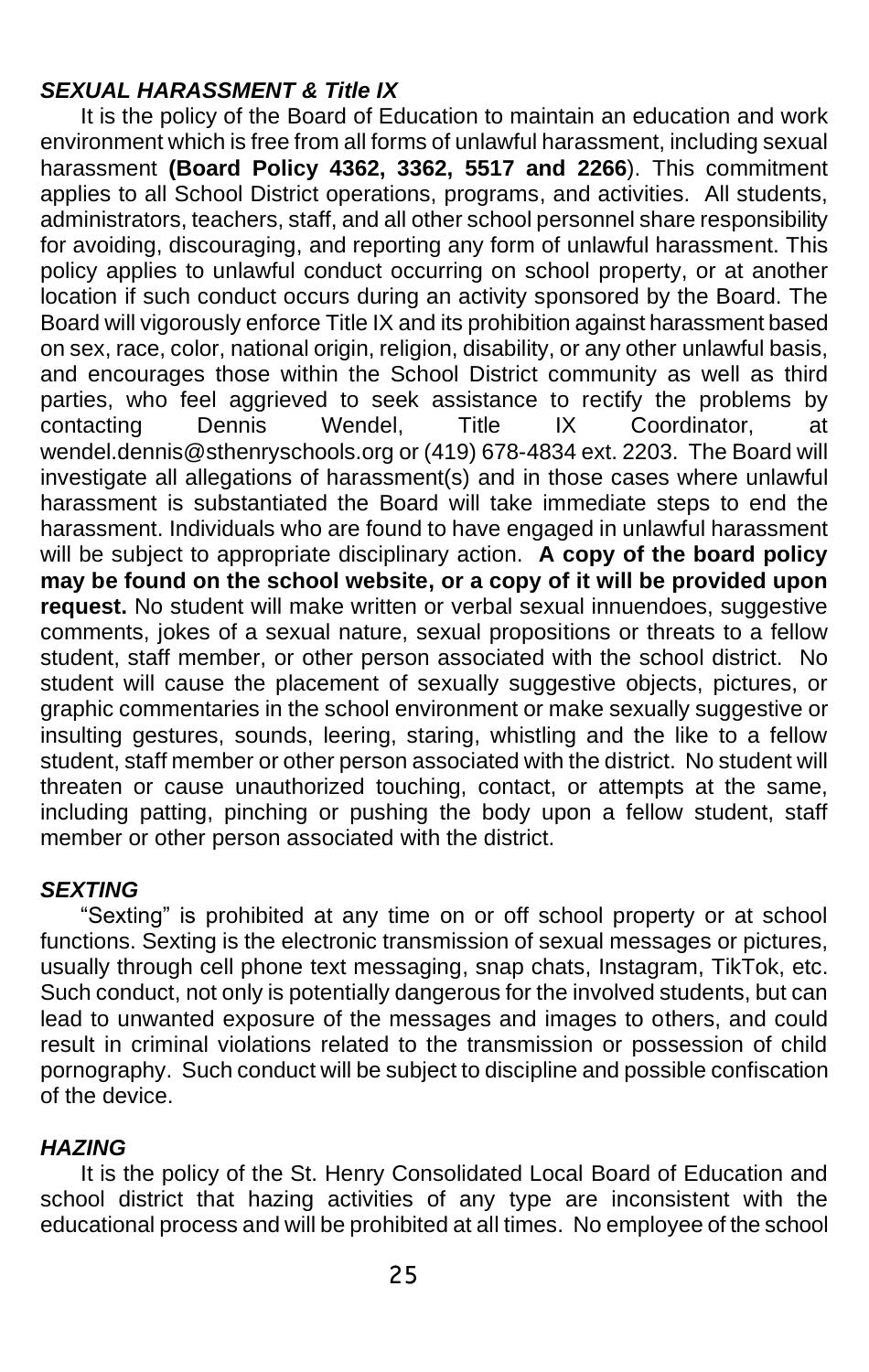district will encourage, permit, condone or tolerate any hazing activities. No student, including leaders of student organizations, will plan, encourage, or engage in any form of hazing. **Hazing** is defined as doing any act or coercing another, including the victim, to perform any act of initiation into any student organization or other organization that causes or creates a substantial risk of causing mental or physical harm to any person, no matter how willing the participant may be.

#### *STUDENT GRIEVANCES*

Our faculty makes every effort to treat each student in a firm, fair and impartial manner in the application of school rules and regulations. There are times when students may question this, and/or have other legitimate concerns. Every reasonable student concern shall be dignified by careful consideration. When there are legitimate student grievances or concerns, the following procedure will be adhered to:

- 1. The student shall submit a written explanation of the concern to the high school principal within two (2) school days of the occurrence.
- 2. The high school principal shall investigate the area of concern and return a finding within two (2) school days of receipt of the appeal.
- 3. The student may submit a written appeal of these findings to the superintendent within two (2) school days. The principal shall submit a written copy of the findings to the superintendent in the case of an appeal.

#### *DAILY ANNOUNCEMENTS*

Daily announcements are made each morning. Students are encouraged to listen and/or read these announcements to be informed of upcoming events or important information and/or instructions. The announcements are also posted on the St. Henry App and outside the office and guidance office.

#### *NETWORK ACCEPTABLE USE & INTERNET/EMAIL SAFETY POLICY*

The St. Henry Local Schools Technology Plan provides for interconnecting our students with students, teachers, and academic resources throughout the world via E-Mail and Internet. Students who accept the responsibilities of using these computer programs in accordance with appropriate educational standards will be given this privilege. Any student engaging in conduct either specifically or generally that is inappropriate conduct is subject to expulsion, suspension, emergency suspension, removal or permanent exclusion from curricular activities pursuant to the Ohio Revised Code. This code of regulations applies while a student is in the custody or control of the school, on school grounds or closely proximate thereto, while at a school-sponsored function or activity or on schoolowned or provided transportation. This Code of Regulations is adopted by the Board of Education of the St. Henry School District pursuant to Sections 3313.661 and 3313.662, Ohio Revised Code. In addition, the Student Code of Conduct governs a student's conduct at all times, on or off school property, when such student conduct is reasonably related to the health and safety of other students and/or school employees, or such conduct would unreasonably interrupt the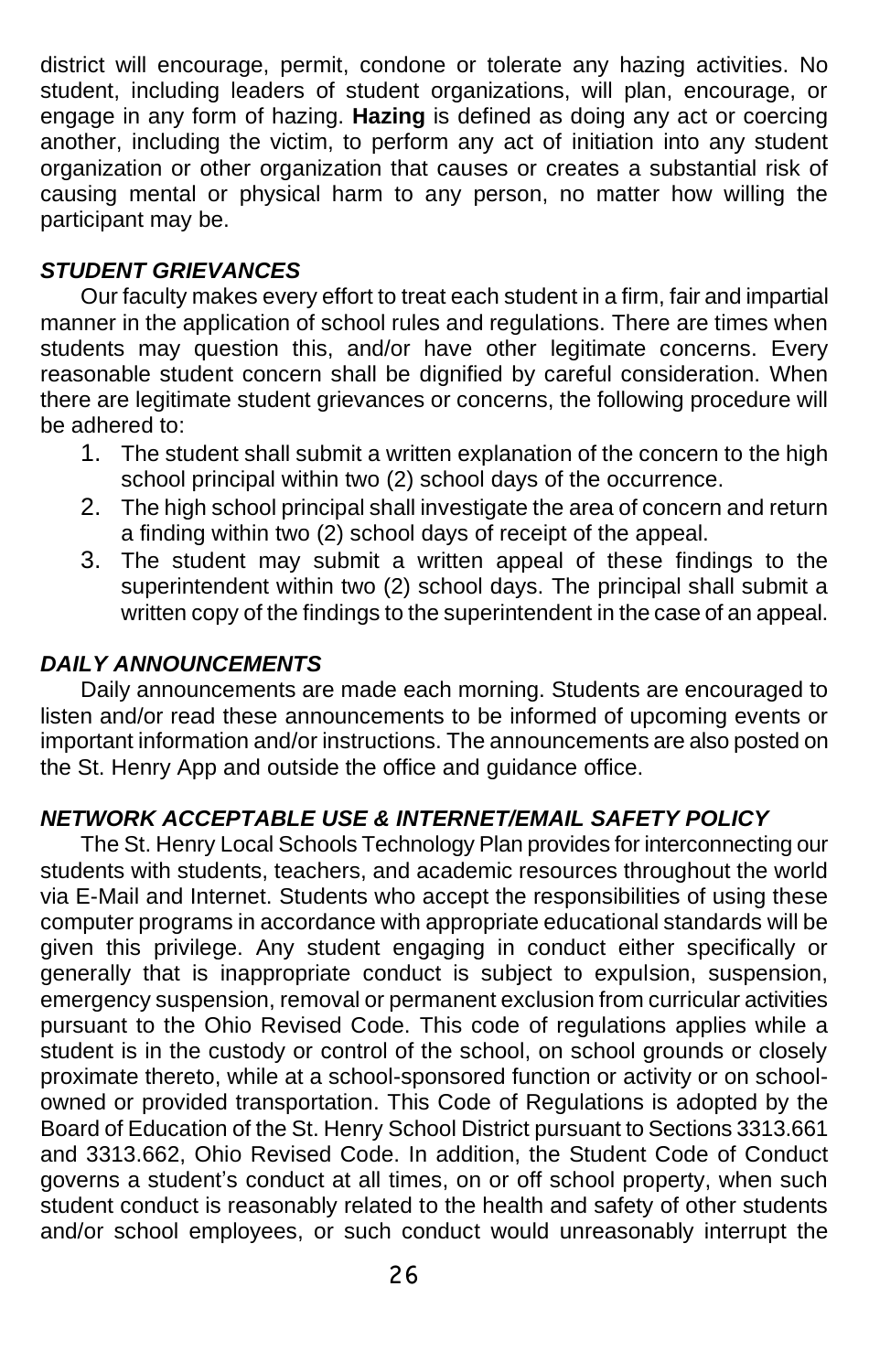educational processes of St. Henry Schools.

The St. Henry Telecommunications Network has been established for a limited educational purpose. A vast array of resources is available through the telecommunications network. One of the goals of the St. Henry Schools is to develop in its students and staff responsible and effective use of telecommunications. Individual accounts are available on the network for students and staff. The network ensures limited privacy. Files and messages placed on the school network and domain are the property of the school. Services on the network include Internet access, web-based school accounts, and school-licensed software packages. Students and staff should not infringe on the rights of other users of our network. Difficulties with Internet usage include the unreliability of some data and the lack of any foolproof way of preventing unwanted and objectionable data from being accessed. Some materials are morally objectionable and pornographic in nature. **Filtering software is in place to screen these materials**, but is not a *guarantee* that such material may not be accessible. Important or confidential personal data should not be transmitted by means of the Internet. Normally, students will be working on the Internet under supervision, but close monitoring may not always be possible.

# *Do:*

- 1. Use only your *own* account and password
- 2. Reflect academic honesty, high ethical and moral responsibility
- 3. Use for classroom activities, career development and limited high-quality self-discovery
- 4. Respect copyrights and other users' privacy (material that does not contain a copyright notice or mark is still considered copyrighted)
- 5. Notify your instructor or the technology coordinator of any potential security problems on the network
- 6. Notify your instructor or technology coordinator of any illegal activity occurring on the network
- 7. Notify your instructor or technology coordinator of any harassment directed to you through the network
- 8. Respect equipment and report any equipment problems to your instructor or the technology coordinator
- 9. Be judicious in the use of print resources
- 10. Maintain a clean working environment around your computer(s)
- 11. Use Google Drive or other approved web-based sites when possible for storing student work.

# *Avoid the Following:*

- 1. Do not share your password(s).
- 2. Do not use the network for political lobbying or commercial purposes
- 3. Do not download programs to your workstation's hard drive or to your home directory without permission from your instructor or the technology coordinator
- 4. Do not transmit viruses. If you do receive a virus or suspect your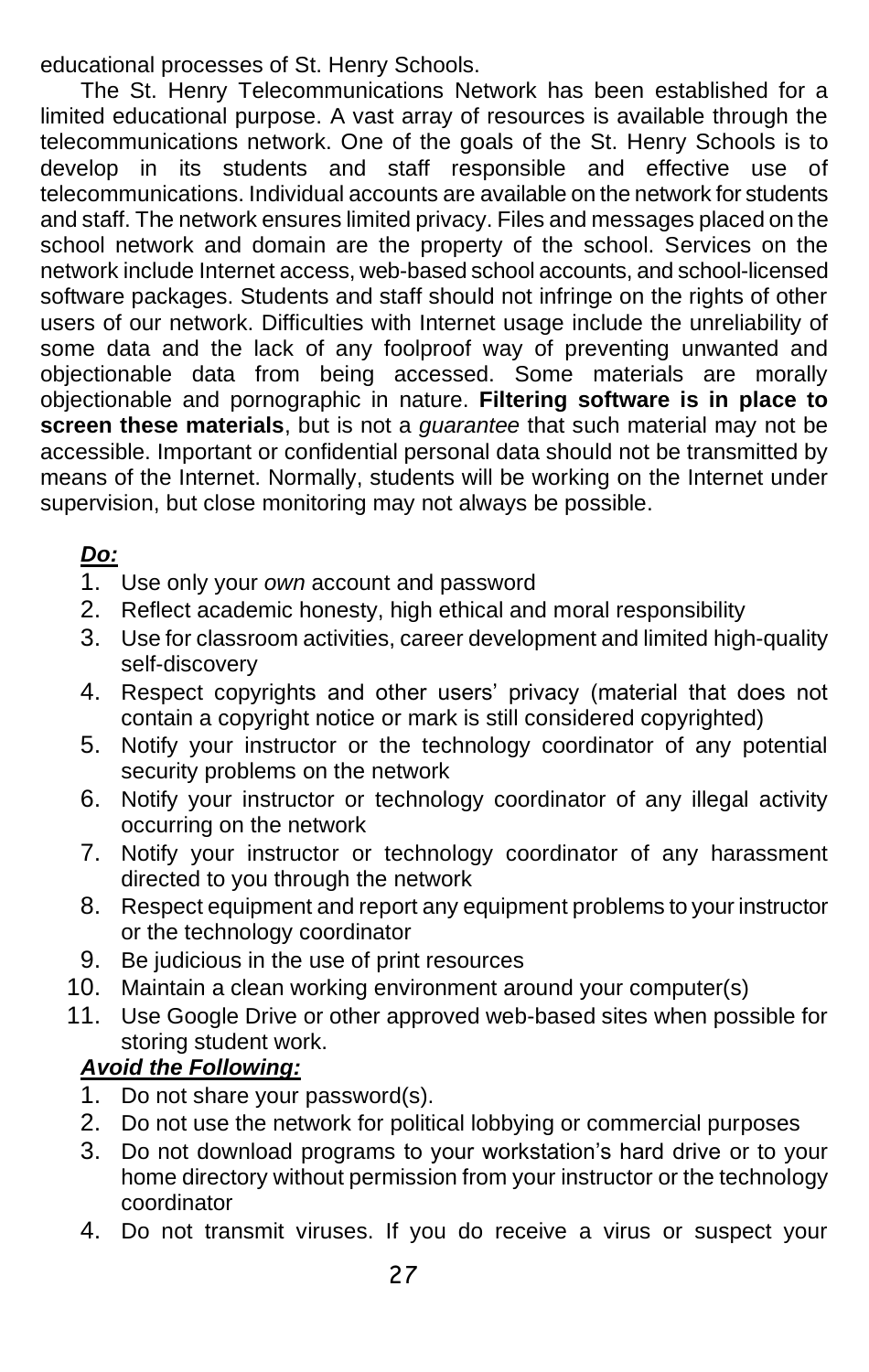computer is infected, notify your instructor or technology coordinator immediately.

- 5. Do not load personally-owned software on school computers
- 6. Do not load software on school computers for which we do not have proper licensing
- 7. Do not use inappropriate language or false information
	- a. Obscene, profane, vulgar, rude, threatening, disrespectful
	- b. Dangerous, inflammatory, or disruptive
	- c. Prejudicial or discriminatory
- 8. Do not enter sites containing pornography or hate literature
- 9. Do not enter other user(s) files
- 10. Do not use "Chat" programs unless approved by system administrator
- 11. Do not store unnecessary files in your home directory
- 12. Do not use flash drives to move files between home and school computers
- 13. Do not install, enable, launch, or create programs that interfere with the performance of the network, Internet or hardware technology resources.

## *Due Process*

- 1. All files and messages stored on school computers, networks, and domains are property of the school. The administration has the right to examine and monitor any files.
- 2. Routine maintenance and monitoring of the system may uncover violations of the Acceptable Use Agreement.
- 3. Searches of individual files may be undertaken when monitoring devices alert to a potential problem on the network.
- 4. Local, state, and federal laws that apply to telecommunications will be enforced and the district will cooperate fully with these jurisdictions.
- 5. Consequences of student violations may include, but not be limited to, verbal warning, suspension of network privileges, or other disciplinary actions as set by your instructor and/or building principal.

## *Limitation of Liability*

The District will make every effort to maintain the network so that each user has equal and fair access. The District will make every effort to maintain security and integrity of the system. The District cannot guarantee the security and ultimate privacy of material stored on the network. The District makes no guarantee of the functions and services provided by the network or the accuracy of information obtained through or stored on the network. The District takes no responsibility for the loss of data, files, or information on the network.

# **St. HENRY HIGH SCHOOL ONE TO ONE DEVICE POLICY**

Students at St. Henry High School will be provided a Google Chromebook starting their Freshman Year. Students will be charged an annual fee of \$60 for these devices, even if the students are taking advantage of opportunities such as Tri-Star or College Credit Plus. Students and Parents/Guardians will sign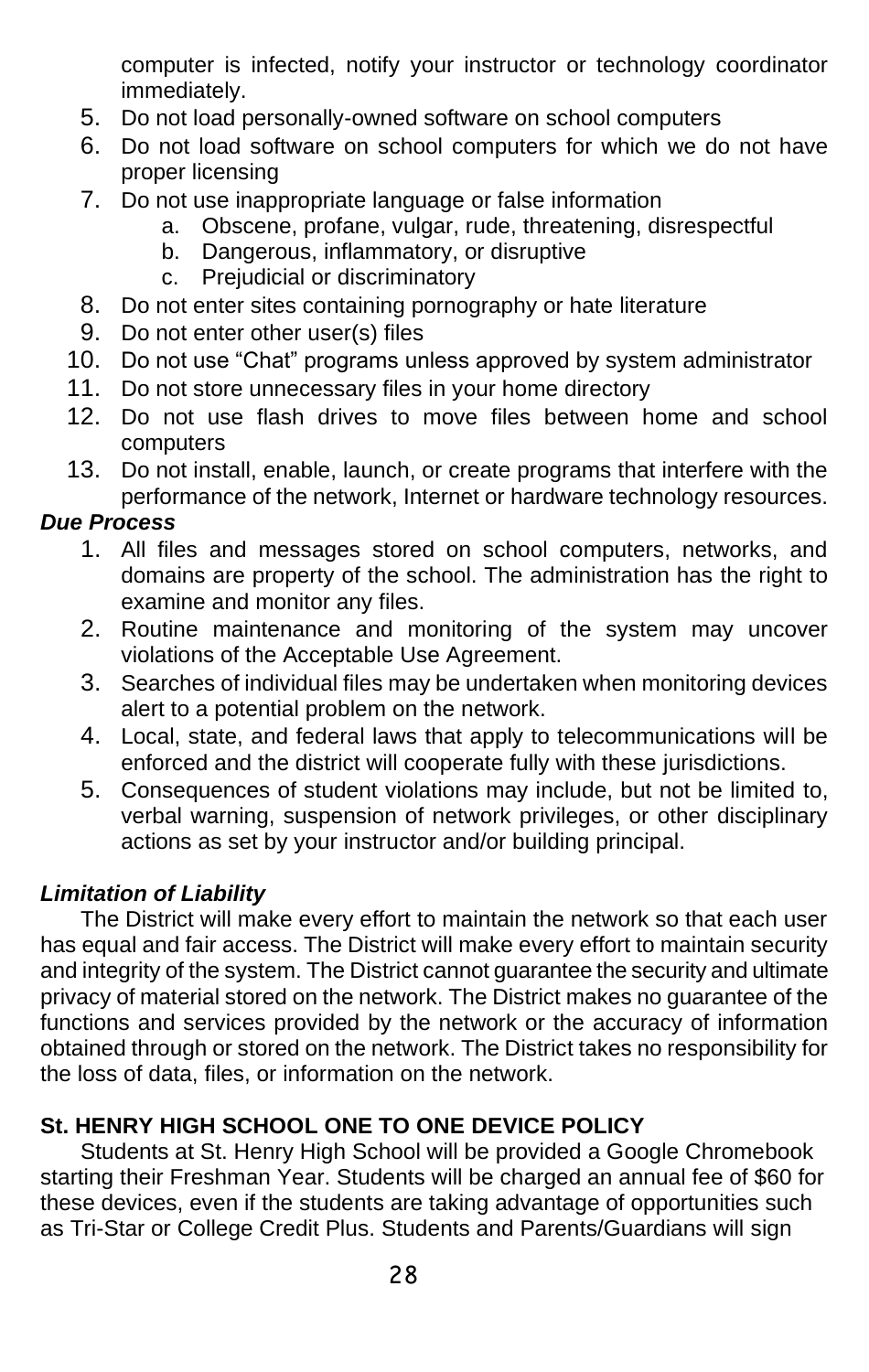the One to One Acceptable Use Policy on Final Forms upon initial reception of their device; these agreements will be kept throughout the entire careers of students at St. Henry High School. For details and answers to FAQs on the entire One to One Acceptable Use Policy, please go to Final Forms under Acceptable Use Policy, One to One Laptop Acceptable Use.

# *PHOTOGRAPHY/VIDEO*

Parent(s) &/or guardian(s) agree to allow his/her child's photo/video to be used in school educational programming and planning, and to create awareness of school programs. **If a parent or guardian refuses consent, s/he will provide written refusal to the high school office.**

## *INTERSCHOLASTIC/EXTRACURRICULAR ELIGIBILITY*

The St. Henry Board of Education recognizes the importance and value of student participation in interscholastic and extracurricular activities. The Board also recognizes students' academic responsibilities must be paramount. Therefore, the following academic requirements need to be met prior to participating in activities outside of the classroom.

## **Students Enrolled In Grades 9-12**

- 1. In the immediately preceding grading period, a student must receive a passing grade in **a minimum of five (5) one-unit credit courses** or the equivalent which count toward graduation; and
- 2. Those grades must, when combined, be a total grade point average of at least 1.5 on a four-point (4.0) scale.
- 3. All beginning ninth graders must have passed 75 percent of subjects in which enrolled the immediately preceding grading period.
- 4. Those grades must, when combined, be a total grade point average of at least 1.5 on a four-point (4.0) scale.

## *Pass/Fail Policy*

Any student who received a failing grade for any class or course of study for the previous grading period may be eligible to participate in Interscholastic/Extracurricular activities provided s/he meets all of the requirements listed above.

#### *Other Eligibility Requirements*

In the case of interscholastic athletics, requirements set by the Ohio High School Athletic Association (Constitution and Bylaws), must be met in addition to those set forth by the St. Henry Board of Education.

#### *Definition of Terms*

**Interscholastic Athletic Activities** means a pupil activity program that a school or school district sponsors or participates in and that includes participants from more than one school or school district (athletics) and does not include any activity in the school districts graded course of study.

**Extracurricular Activities** means those activities (clubs, organizations) that are not included in the school district's graded course of study.

**Grade Point Average** will be calculated using the following scale: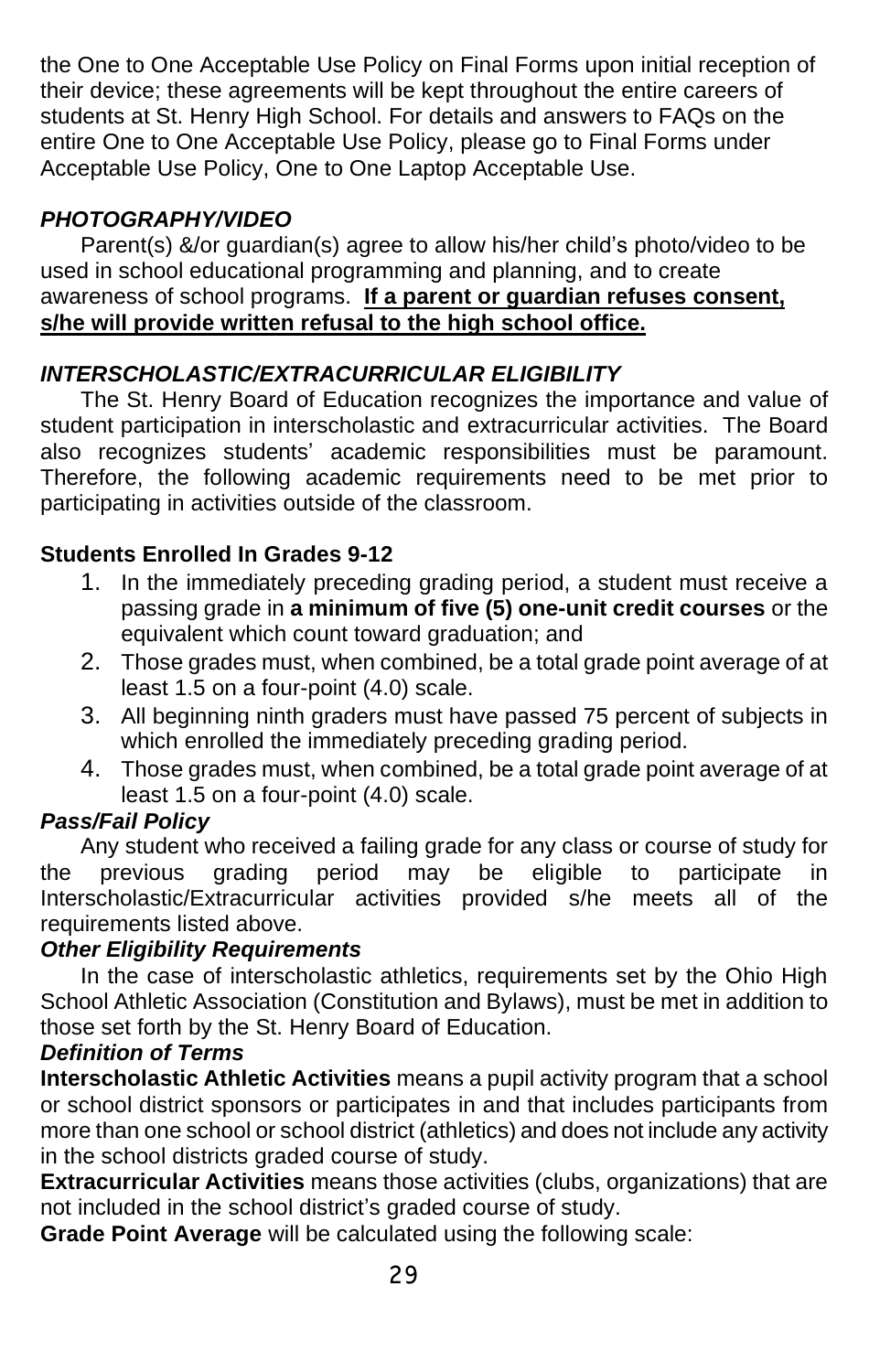$A = 4.0$ ;  $A = 3.67$ ;  $B = 3.33$ ;  $B = 3.0$ ;  $B = 2.67$ ;  $C + 2.33$ ;  $C = 2.0$ ;  $C = 1.67$ ;  $D+ = 1.33$ ;  $D = 1.0$ ;  $D- = .67$ ; and  $F = 0$ .

**Preceding Grading Period** means the first grading period for the new school year and, thereafter, the grading period immediately preceding the period of participation.

**Summer School Grades** may not be used to substitute for failing grades from the preceding grading period of the regular school year (relative to Interscholastic Athletic Eligibility).

**IEP Students** - Students who are on an IEP are not exempt from the grading policy as set forth above.

#### **NCAA ELIGIBILITY INFORMATION**

If a student wants to play sports at an NCAA Division I or II school, start by registering for a Certification Account with the NCAA Eligibility Center at eligibilitycenter.org. If a student wants to play Division III sports or isn't sure where s/he wants to compete, start by creating a Profile Page at eligibilitycenter.org.

**ACADEMIC REQUIREMENTS** – To play sports at a Division I or II school, a student must graduate from high school, complete 16 NCAA-approved core courses, earn a minimum GPA and earn an ACT or SAT score that matches your core-course GPA.

**CORE COURSES** (Only courses that appear on your high school's list of NCAA core courses will count toward the 16 core-course requirement.)

| English<br>English 200<br>English 300<br>English 400<br>English 500<br><b>English Composition</b><br>Composition & Literature<br><b>Public Speaking</b><br>٠                                                                                                                                               | <b>Natural/Physical Science</b><br>Anatomy & Physiology<br><b>Biology</b><br>Chemistry<br>Earth & Space<br><b>Environmental Science</b><br><b>Physical Science</b><br>Physics                                                            |
|------------------------------------------------------------------------------------------------------------------------------------------------------------------------------------------------------------------------------------------------------------------------------------------------------------|------------------------------------------------------------------------------------------------------------------------------------------------------------------------------------------------------------------------------------------|
| <b>Social Science</b><br><b>American History</b><br>American Presidents - 1/ <sub>2</sub> credit<br>Contemporary World History $-$ 1/ <sub>2</sub><br>credit<br>AP Government<br>٠<br>Psychology $I - \frac{1}{2}$ credit<br>Psychology II - 1/2 credit<br>٠<br><b>US Government</b><br>World History<br>٠ | <b>Mathematics</b><br><b>Advanced Math</b><br>Algebra I<br>Algebra II<br>Algebra 2a - $\frac{1}{2}$ credit<br>Algebra $2b - \frac{1}{2}$ credit<br>AP Calculus<br>Discrete Math<br>Geometry<br><b>AP Statistics</b><br><b>Statistics</b> |

## **LIST OF APPROVED CORE COURSES FOR ST. HENRY HIGH SCHOOL**

Complete 16 core courses in the following areas:

#### **Division I**

Complete 10 NCAA core courses, including seven in English, math or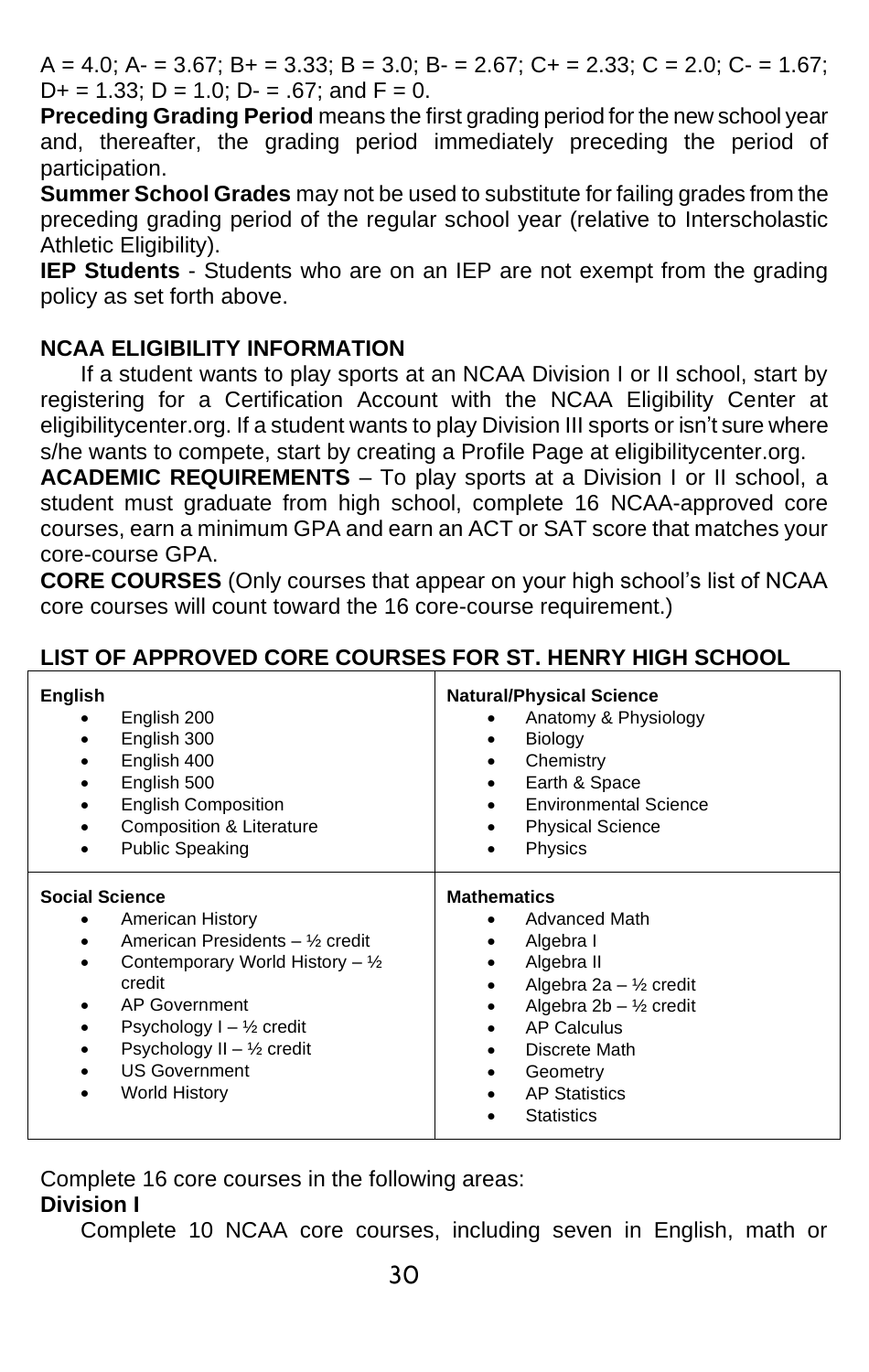natural/physical science, before your seventh semester.

- $\Box$  English 4 years
- $\Box$  Math (Algebra I or higher) 3 years
- $\Box$  Natural/Physical Science 2 years
- $\Box$  Additional (English, math or natural/physical science) 1 year
- $\square$  Social Science 2 years
- □ Additional Courses (Any area listed above, foreign language or comparative religion/philosophy) – 4 years

# **Division II**

- $\Box$  English 3 years
- $\Box$  Math (Algebra I or higher) 2 years
- $\Box$  Natural/Physical Science 2 years
- $\Box$  Additional (English, math or natural/physical science) 3 years
- $\square$  Social Science 2 years
- □ Additional Courses (Any area listed above, foreign language or comparative religion/philosophy) – 4 years

**GRADE-POINT AVERAGE** – The NCAA Eligibility Center calculates a student's grade-point average based only on the grades a student earns in NCAA-approved core courses. D-I requires a minimum 2.3 GPA. D-II requires a minimum 2.2 GPA. **TEST SCORES** – A student may take the SAT or ACT an unlimited number of times before enrolling full time in college. Every time a student registers for the SAT or ACT, s/he is to use the NCAA Eligibility Center code 9999 to send scores directly to St. Henry High School from the testing agency. St. Henry H.S. accepts official scores only from the ACT or SAT, and won't use scores shown on a high school transcript. If a student takes either test more than once, the best subscore from different tests is used to give a student the best possible score.

**SLIDING SCALE** - Divisions I and II use sliding scales to match test scores and GPAs to determine eligibility. The sliding scale balances test scores with a student's GPA. If a student has a low test score, s/he needs a higher GPA to be eligible. Find more information about test scores at ncaa.org/test-scores.

More information is available at the NCAA Eligibility Center website at www.eligibilitycenter.org. Remember that it is the student's responsibility to make sure that s/he is eligible.

# *NATIONAL HONOR SOCIETY*

The National Honor Society is an organization established in 1921 under the sponsorship and supervision of the National Association of Secondary School Principals. Its official purpose is to create enthusiasm for scholarship, to stimulate a desire to render service, to promote leadership, and to develop character in the students of secondary schools.

# *Guide to National Honor Society Process – St. Henry Chapter*

I. All academically eligible students are notified and given a process guide and a Student Activity Form. Notified students who feel they also meet the other three criteria must then submit a completed Student Activity Form listing pertinent activities (both in and out of school) and awards received during their high school career.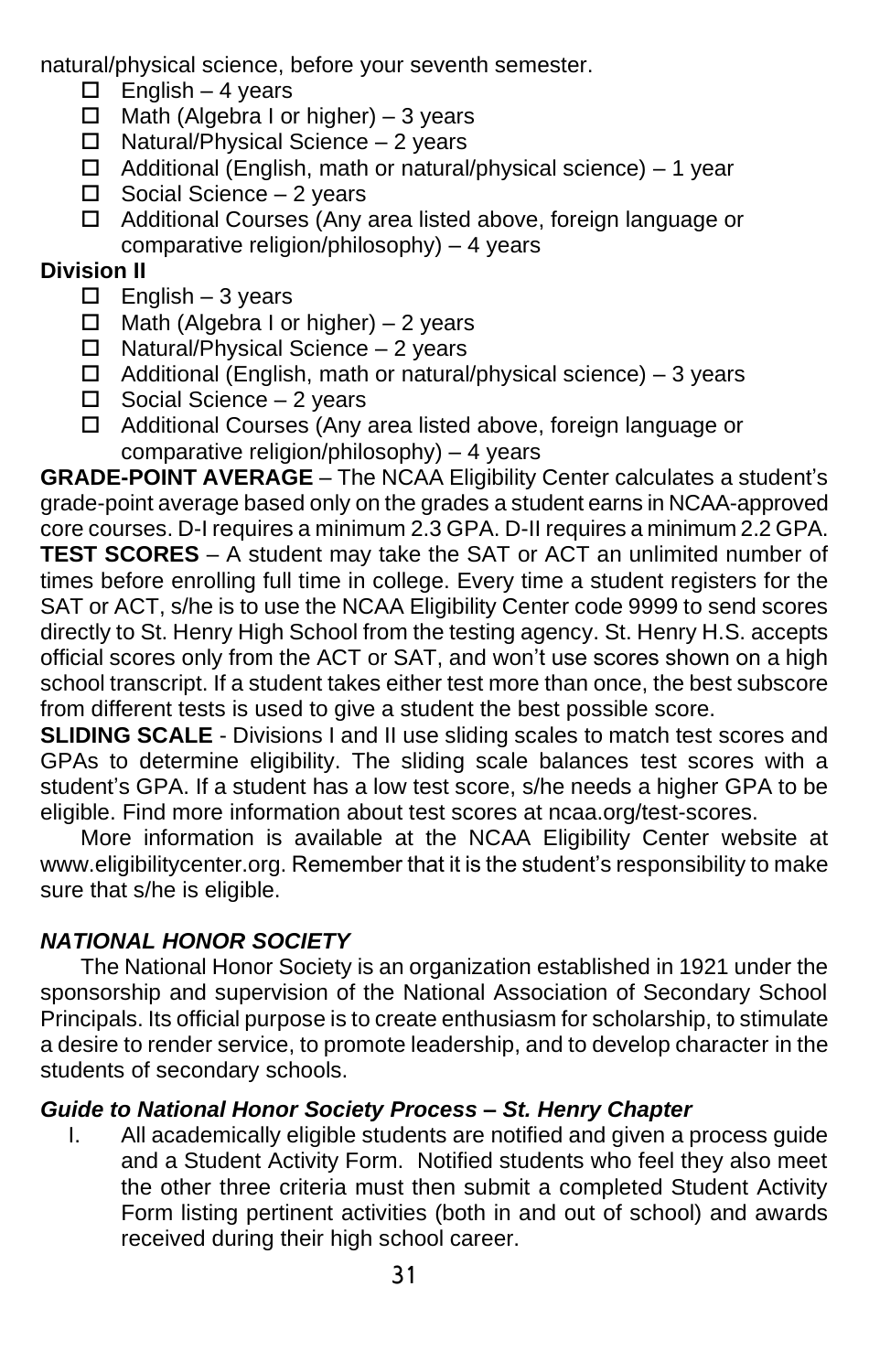- II. Faculty members receive a list of all eligible students. They then rate on a scale of 0 to 5 the extent to which each student meets the three criteria. (*The faculty is encouraged to make specific comments, positive as well as areas of improvement, to further give insight about the eligible student.*) In order to be further considered for selection, a junior or a senior must have a GPA of at least 3.5.
- III. A faculty council of five teachers then selects the new members based upon the evaluations received from faculty and the Student Activity Information Form submitted by the applicant. (*This is the exact process outlined by the National Constitution of the National Honor Society that all chapters must adopt and follow.*)
- IV. When the faculty council has made its decisions, the NHS officers and chapter members are informed of the results which are to be held in confidence until the induction ceremony.
- V. An in-school assembly is held in front of a majority of the student body. At one point during this ceremony, a member of NHS taps (announces) those individuals selected by the faculty council. The newly selected members are then recognized by the student body. Attending the assembly may prove uncomfortable for those who expect to get tapped but do not. For this reason, any prospective candidate who so chooses, will be excused from the assembly and informed of his/her status following the ceremony. (However, no student may be informed of his/her status ahead of time.)
- VI. The members of the National Honor Society, faculty, and administration of St. Henry High School understand that non-selection may be disheartening, but the parents and students must understand that no student has the guaranteed right to be selected for membership in a chapter of the National Honor Society. In light of this fact established by the United States Supreme Court, and the National Council's statement that they will not review the judgment of the faculty council regarding the selection of the individual members to the local chapters, **all decisions of the faculty council are final.**

#### *ACADEMIC HONOR AND STUDENT SERVICE AWARDS*

The development and purpose of this Award Recognition Program hinges upon the Philosophy of Education Statement of St. Henry Schools: The school should strive for the development of individuals who are responsible, aware and tolerant citizens who function for the good of the community. Schools need to place an emphasis, not only upon intellectual standards, but also upon moral and ethical values. Students who are eligible for these two awards are recognized at the high school awards program held each May.

## *SCHOOL CLOSING – BAD WEATHER DELAYS*

St. Henry Schools will delay classes or close school at any time it has been determined that the safety of the student(s) is in question. Parents/Students are to look at the St. Henry App, listen to WCSM or WKKI or are to sign up for text message alerts from the Superintendent for delays or closings. Tri Star students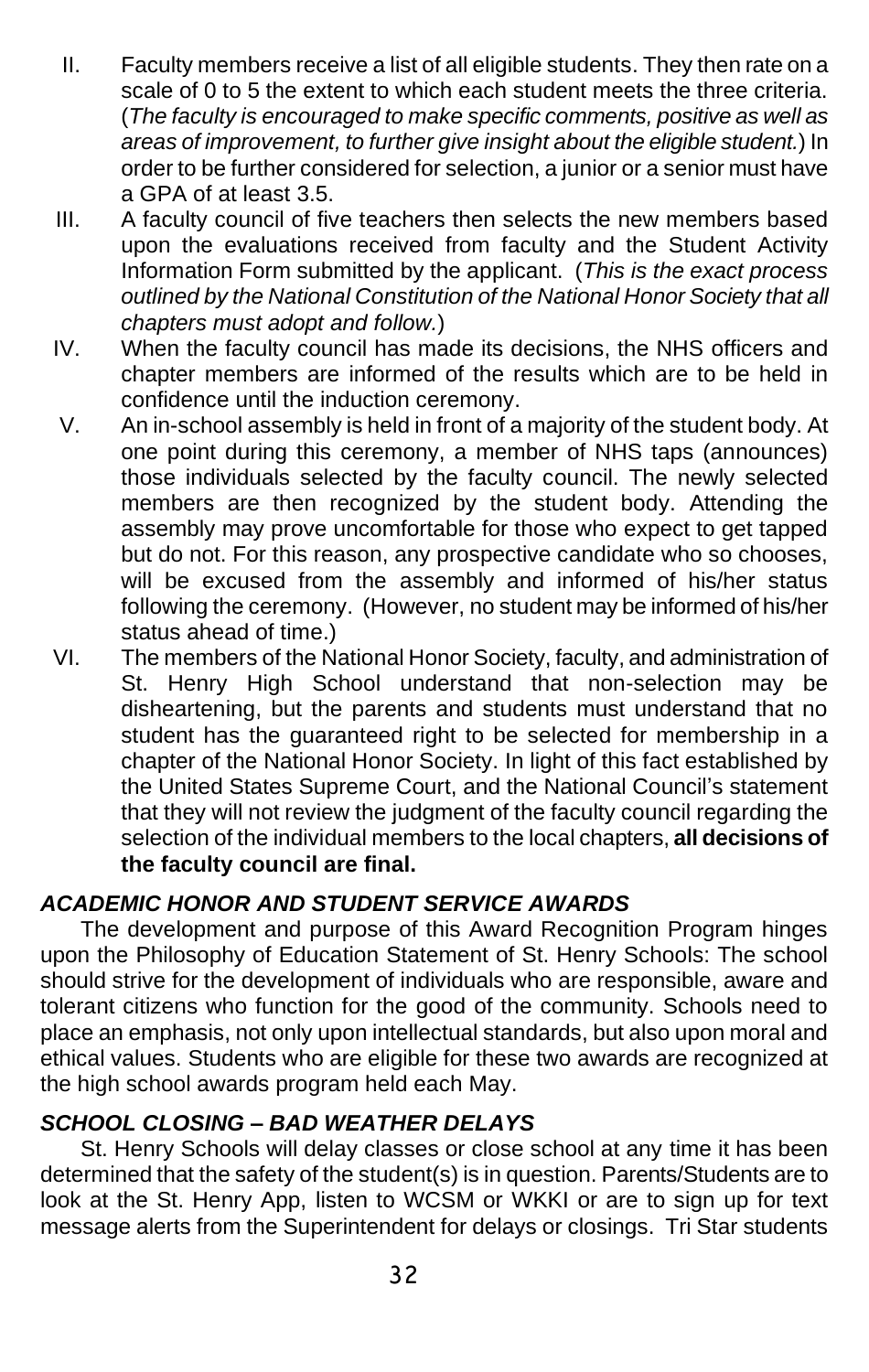are to follow the delay schedule as announced by Tri Star officials. **Be it understood that if school is canceled and a coach/advisor calls for a practice, it is the parent who makes the determination if the student can attend school or such practice without jeopardizing the health and welfare of the student due to inclement weather conditions.** 

## *STUDENTS REPEATING CLASSES*

A student may choose to repeat a single semester or full year class with permission of the teacher; however, the grade for the repeated class will not replace the original grade.

## *IDENTIFICATION OF GIFTED STUDENTS*

Each school district in the State of Ohio is to develop a Policy and Plan for the Identification of Children Who Are Gifted. St. Henry Schools' District Policy will be made available upon request.

## *VENDING MACHINES*

All products purchased from the vending machines must be consumed in the commons area and are not to be taken into any other areas of the school. Students are expected to discard their trash in the trashcans throughout the school. Should the vending machines and/or trash become a problem, school officials reserve the right to shut the machines down indefinitely.

## *VISITORS TO SCHOOL*

PARENTS ARE WELCOME TO VISIT SCHOOL. Since there are many visitors in school, parents are asked to telephone the office first. In order to properly monitor the safety of students and staff, all visitors **must report directly to the office** upon entering the school. Visitors from other schools are not permitted without permission from the principal. This permission must be secured at least one day in advance.

## *USING THE ST. HENRY SCHOOLS APP*

#### *From your PC*

- 1) Go to www.drund.com [there is also a link on www.sthenryschools.org "St. Henry Schools App" under Parent-Student Links]
- 2) Login using your username and password
- 3) Like/view updates, homework postings and announcements

## *From your iPad*

- 1) Download the app by searching "st. henry schools" on the app store [you must select iPhone Only as a search option-this option is in the upper lefthand corner when searching on the app store]
- 2) Download the free app
- 3) Login using your username and password
- 4) Like/view updates, homework postings and announcements

#### *From your iPhone*

- 1) Download the app by searching "st. henry schools" on the app market
- 2) Download the free app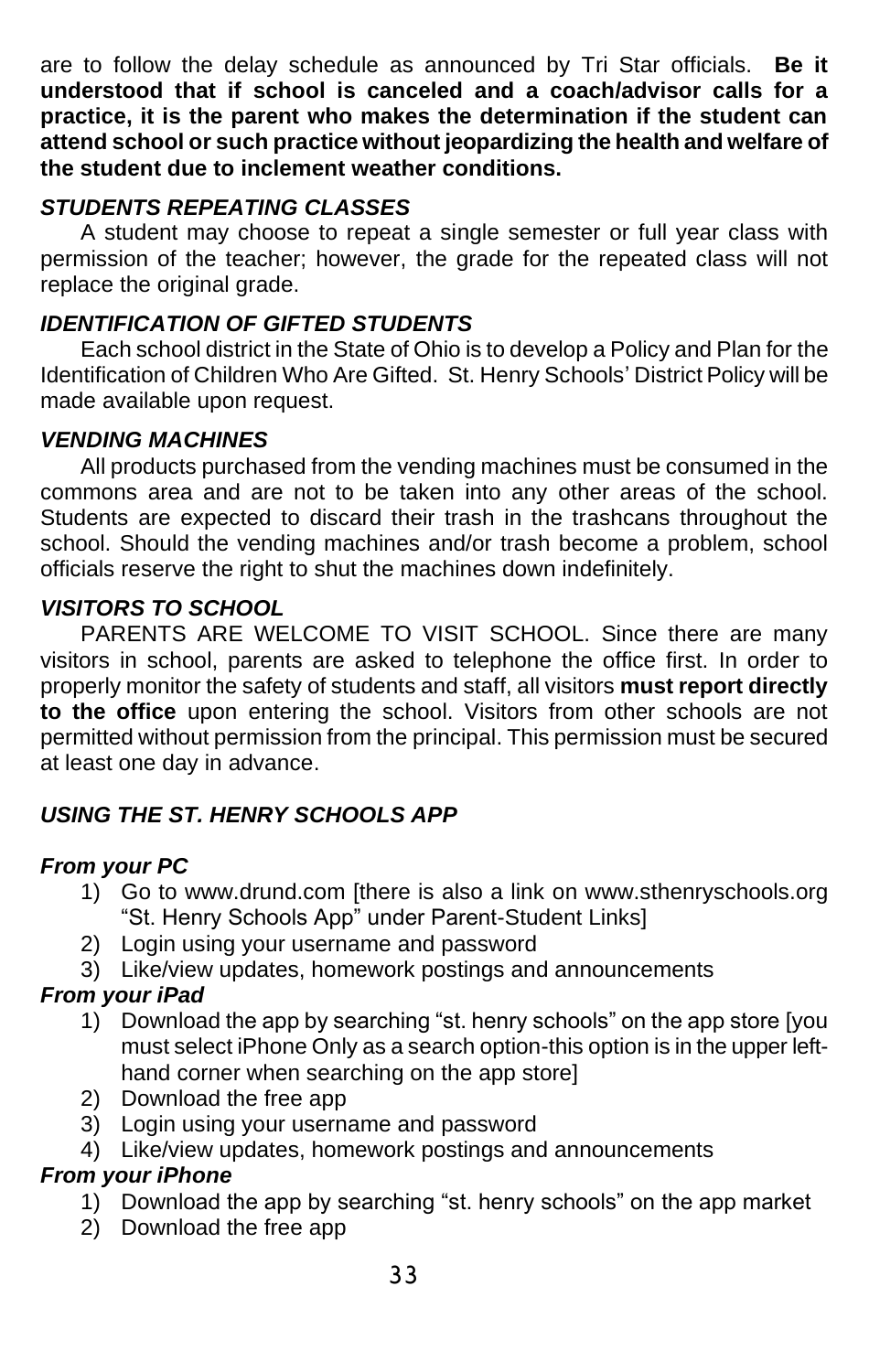- 3) Login using your username and password
- 4) Like/view updates, homework postings and announcements

# *From your Android Phone*

- 1) Download the app by searching "St. Henry Schools" on the Google Play store
- 2) Download the free app
- 3) Login using your username and password
- 4) Like/view updates, homework postings and announcements

# *Directions for General Recommendations*

Follow your child's teachers: You will see homework assignments, classroom activities and general announcements from your child's classrooms. *From your PC*

- 1) Type in the teacher's name in the search box at the top of the screen
- 2) Select the teacher's profile: this will pop up directly underneath the search box
- 3) Click the "Follow" button in the middle of the screen

# *From your iPad, iPhone or Android Phone*

- 1) Type in the teacher's name after selecting the search icon on the top of the screen to the right
- 2) Select "Follow"

# *Like updates*

A way to show support for the activities occurring in the classrooms *From your PC, iPad, iPhone or Android Phone*

1) Click on the "Like" button when viewing the post